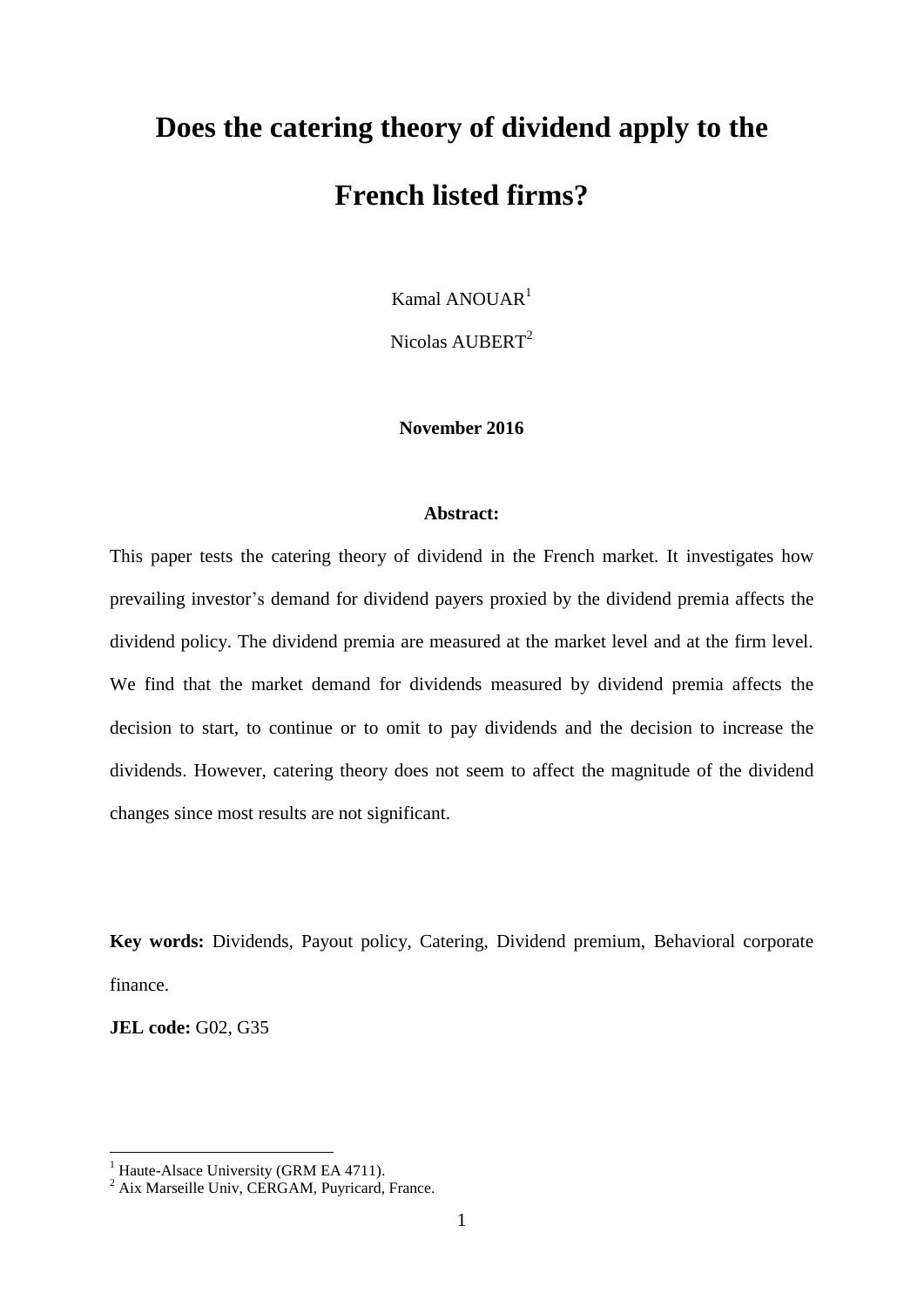#### **1. Introduction**

The decision to pay out dividend to shareholders is considered as strategic because it is related to other financial and investment decisions (Allen and Michaely; 2003). But dividend policy is still regarded as a puzzle even though it has been extensively investigated by academic literature. Several papers relaxed the hypotheses of Miller and Modigliani. Among them, Baker and Wurgler (2004a) developed the catering theory of dividend which takes into account investors' rationality limits. According to them, "managers rationally cater to investor demand – they pay dividend when investors put higher prices on payers and they do not pay when investors prefer non payers" (Baker and Wurgler, 2004a; p. 1125). They regard this managerial strategy as a consequence of investors uninformed and time varying demand for dividend paying stock and the failure of arbitrage. Managers take advantage of the uninformed demand for dividends to boost the company's share price. This strategy leads them to pay dividends when investors' demand for dividends is high and conversely.

Baker and Wurgler (2004a) assume that the demand for dividends can be observed by the difference of valuation between dividend paying firms and non-dividend paying firms. A positive difference reflects the demand for dividend whereas a negative difference reflects that investors do not desire dividends. If companies' valuation is proxied by the market-tobook ratio, the probability that a company starts or continues paying dividend is higher when its market-to-book ratio is lower than paying companies' market-to-book ratio.

This paper tests the catering theory of dividend in the French market. Focusing on France is appealing for several reasons. The non-financial companies distribute on average about 10% of their EBITDA between 2001 and 2015 (data from the  $INSEE<sup>3</sup>$ ). According to the Global dividend index published by Henderson, Europe is comfortably the second largest region in the world for dividends after northern America and the United Kingdom. Among European

1

<sup>&</sup>lt;sup>3</sup> http://www.insee.fr/fr/themes/series-longues.asp?indicateur=part-dividendes-ebe.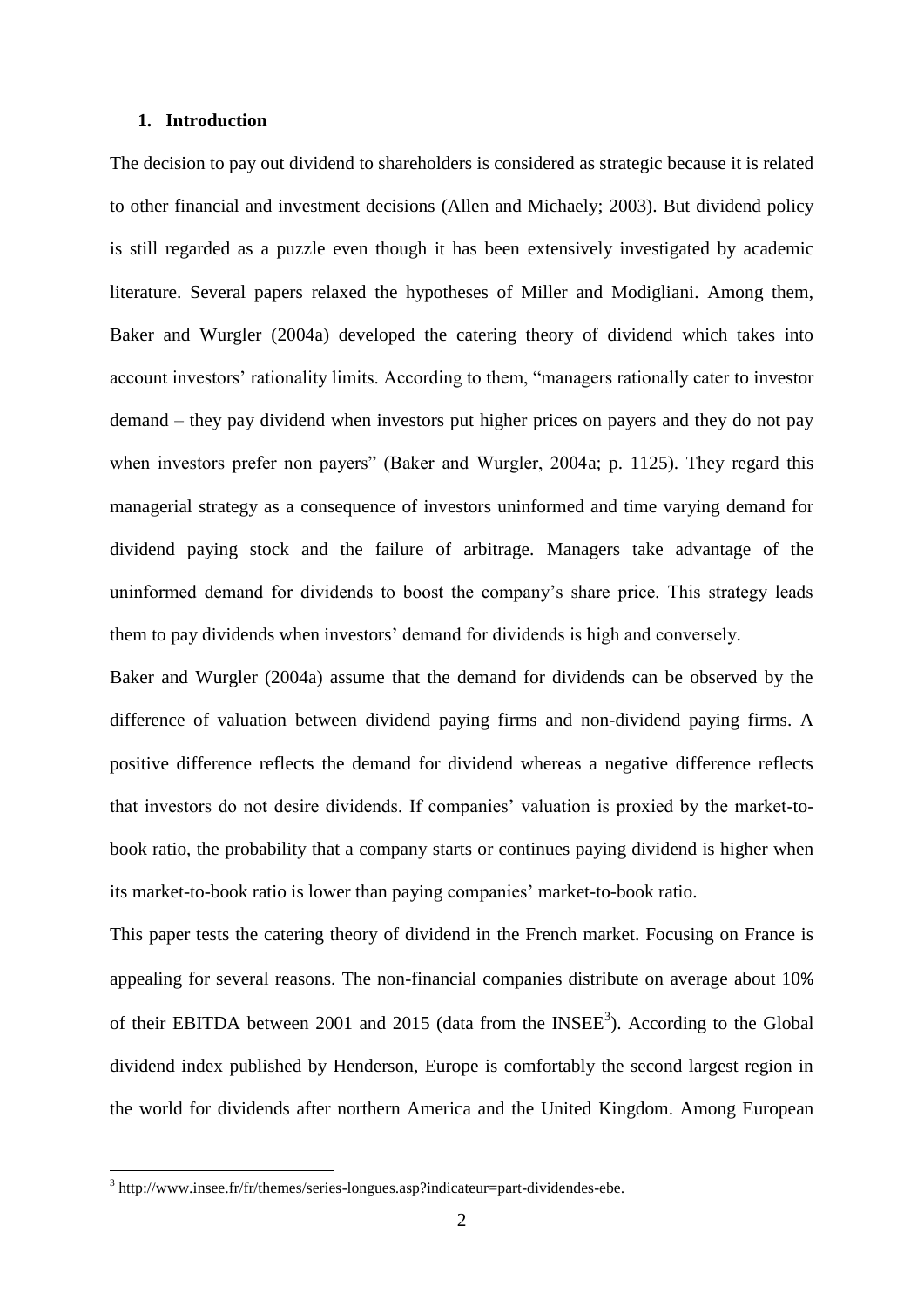countries, France holds the first position by paying 25% of the dividends representing 50 billion dollars in 2013. The same study points that France is the third dividend paying country in the world after the USA and the United Kingdom since  $2009<sup>4</sup>$ . In these two latter countries, previous studies emphasized that the catering theory of dividend applies because they are common law countries which is not the case for France. Besides this French singularity, France has an intermediary model of governance (Aste, 1999). For instance, the companies have the freedom to choose to adopt a unitary or dual board of directors (Belot et al, 2014); they do not have obligations to appoint financial experts on their board (Jeanjean and Stolowy, 2009); the board of directors can include employees (Ginglinger et al, 2011). Belot et al  $(2014)$  identify nine European countries<sup>5</sup> whose legal code is inherited from the French civil law. La Porta et al (2000) consider that one of the principal remedies to the agency problem is law. According to them, common law countries offer the best legal protection against majority shareholders whereas in civil law countries, "investors' protection is a good deal more precarious" (p. 4). They further argue that, among civil law countries, French law countries have the weakest protection. They assume that in these countries, dividend policy could be regarded as a substitute for law protection. In this substitution model, "dividends are a substitute for effective legal protection, which enables firms in unprotective legal environments to establish reputations for good treatment of investors through dividend policies" (p. 27). According to the Banque de France, another important feature of the largest French listed companies belonging to the CAC 40 index is that an important proportion of their market value is hold by foreign investors: 46, 7% at the end of 2013. This proportion reaches 42, 7% for all listed companies. More than half of the companies belonging to the  $CAC$  40 index are actually controlled by foreign investors<sup>6</sup>. This exposure to foreign

1

<sup>4</sup> http://www.henderson.com/getdoc.ashx?id=25805 accessed in March 2015.

<sup>&</sup>lt;sup>5</sup> Belgium, Greece, Italy, Lithuania, Luxembourg, the Netherlands, Portugal, Romania and Spain.

<sup>&</sup>lt;sup>6</sup> [https://www.banque-france.fr/fileadmin/user\\_upload/banque\\_de\\_france/publications/BDF197-1\\_CAC40.pdf](https://www.banque-france.fr/fileadmin/user_upload/banque_de_france/publications/BDF197-1_CAC40.pdf) accessed in March 2015.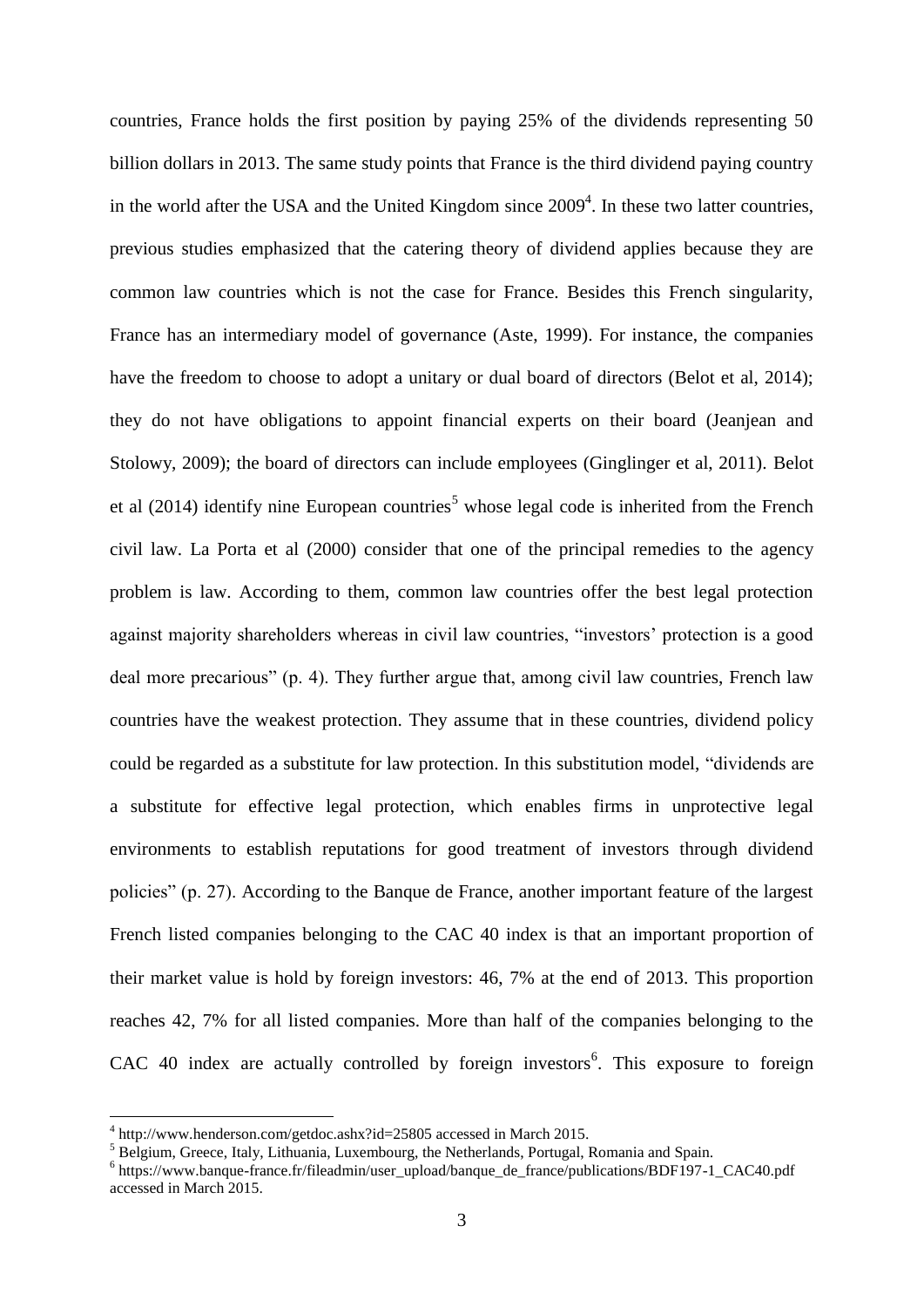investment would make France particularly sensitive to the market pressure in terms of demand for dividends highlighted by the catering theory. These specific features make France an interesting case for studying dividend policy.

We use a 12 years panel data from 2001 to 2012 covering the largest French listed companies. We investigate the behavioral imperfection documented by Baker and Wurgler (2004a) to better understand the dividend policy decision. This paper is the first attempt to test the catering theory of dividend with recent French archival data. One innovation is to use firm level measures of the catering effect. Although we validate the catering theory for the binary decision to pay dividend and its extension by Li and Lie (2006) to the decision to increase the dividends. Most of the results regarding the magnitude of dividend changes are not significant.

The remainder of this paper is organized as follows. Section 2 presents the literature review. Section 3 describes the data and methodology. Section 4 presents the results. Section 5 discusses the results. Section 6 offers concluding remarks.

#### **2. Literature review**

After Miller and Modigliani (1961), the literature mainly relaxes three hypotheses of their model: the nonexistence of tax (Brennan, 1970; Elton et Gruber, 1970; Poterba et Summers, 1984; Hamon et Jacquillat, 1992), the information perfection (Bhattacharya, 1979, 1980; John et Williams, 1985; Miller et Rock, 1985; Rozeff, 1982; Easterbrook, 1984; Jensen, 1986) and the agents' rationality (Shefrin et Statman, 1984). This last imperfection becomes a major source of interest with the growing influence of behavioral finance. Relaxing the investor's perfect rationality assumption in corporate finance leads to the emergence of the behavioral corporate finance approach (Shefrin, 2001). In their recent updated survey on behavioral corporate finance, Baker et al (2013) divide the literature in two broad groups according to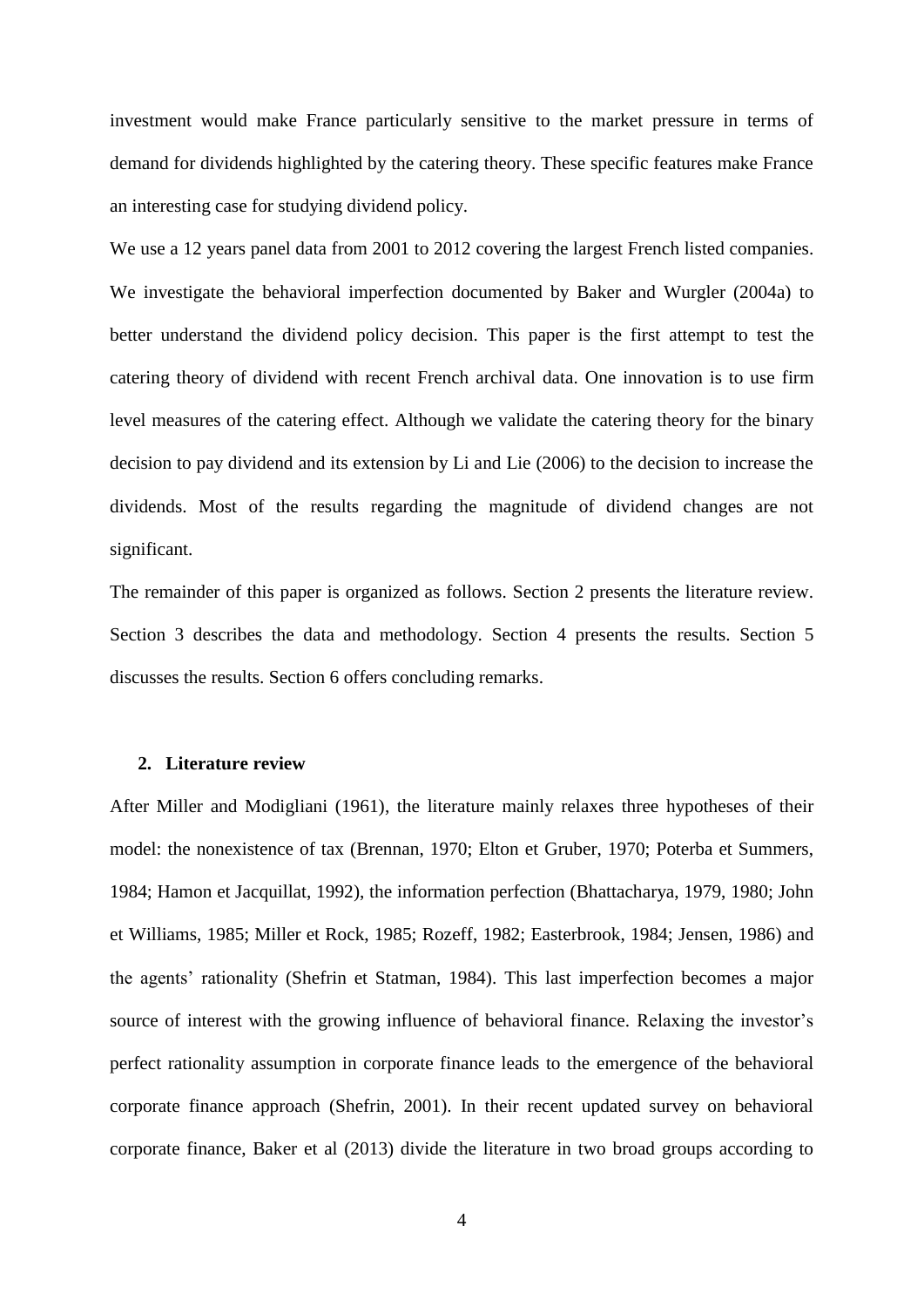who is assumed to be affected by irrationality. The "market timing and catering" approach considers that rational managers face irrational investors whereas the "managerial bias" approach assumes that irrational managers face rational investors. Our paper adopts the first point of view and we refer to catering as "any actions intended to boost share prices above fundamental value" (Baker et al, 2013, p. 353). The managers who are able to perceive mispricing will intervene to remove this misevaluation. The mispricing caused by irrational investors may affect the decision of paying dividends to shareholders. According to Baker and Wurgler (2004a), the catering theory of dividend "has three basic ingredients. First, for either psychological or institutional reasons, some investors have an uninformed and perhaps timevarying demand for dividend-paying stocks. Second, arbitrage fails to prevent this demand from driving apart the prices of payers and nonpayers. Third, managers rationally *cater to investor demand* — they pay dividends when investors put higher prices on payers, and they do not pay when investors prefer nonpayers" (p. 1125). They test the theory by relating the decision to pay dividends to the dividend premium. The dividend premium reflects the uninformed demand for dividend paying shares. Their measure of the dividend premium is the difference between the logs of the average market-to-book ratio of dividend payers and the logs of the average market-to-book ratio of non-payers. They confirm that the dividend premium is a strong predictor of the decision to initiate dividend payout in the US between 1962 and 2000 and validate the prediction that managers respond to investors' demand. The higher the demand for dividend, the higher the propensity to pay. Baker and Wurgler (2004a) restrict the catering theory to the binary decision to pay or omit dividend. Li and Lie (2006) extend their model to the decision to increase or to decrease the dividends and the magnitude of this change. They validate their prediction empirically. Thereafter, several empirical studies validate the theory in other countries. Baker and Wurgler (2004b) establish themselves a close empirical link between the propensity to pay dividends and catering incentives.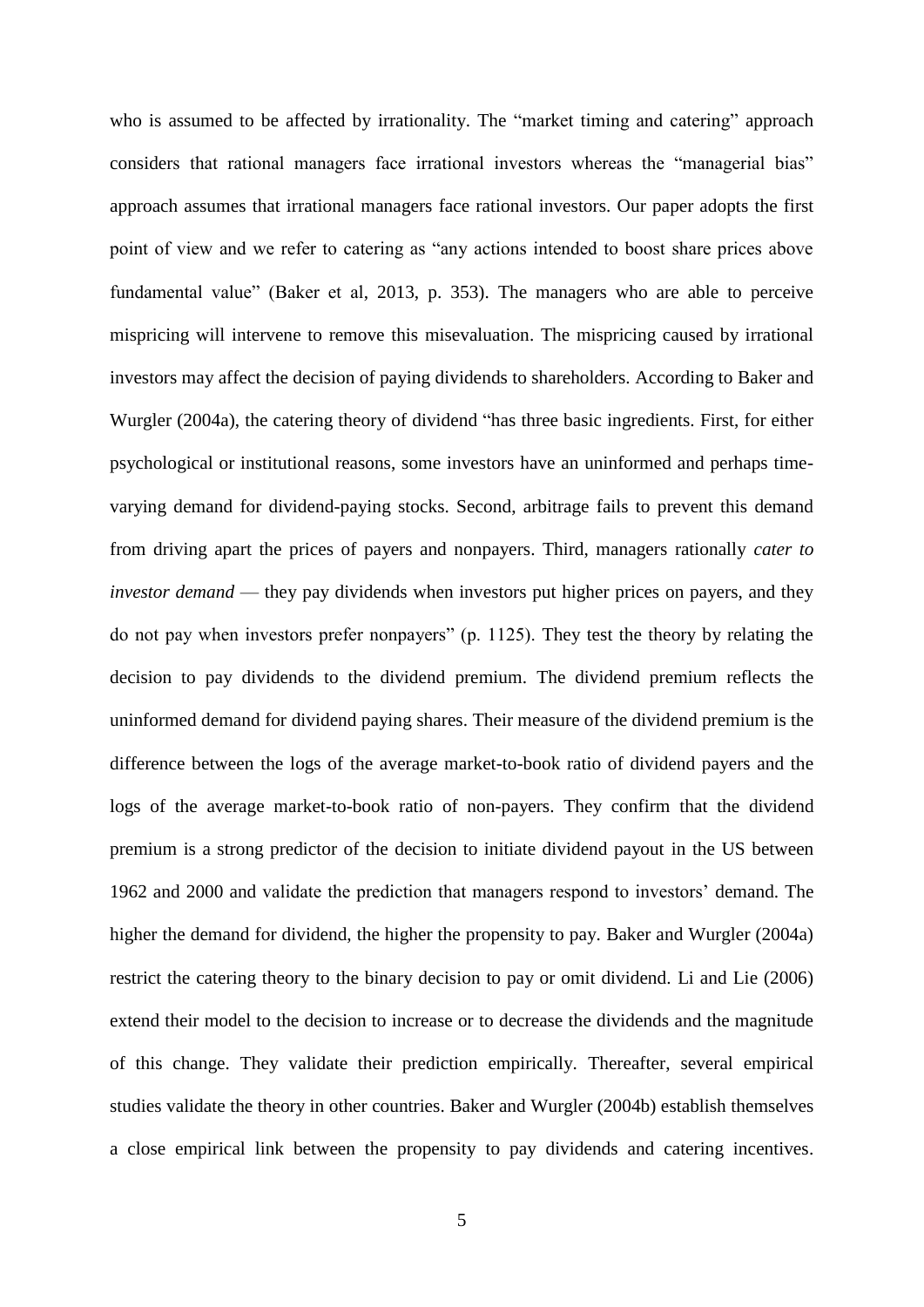Catering incentives are measured by the same dividend premium proxy as in Baker and Wurgler (2004a). They identified four waves of appearing and disappearing dividends which are closely related to their dividend premium proxy. Ferris et al (2006) also use aggregate data in the United Kingdom from 1988 to 2002 and validate the catering theory. They find that the dividends' disappearance in the 1990s was related to a lower dividend premium. Ferris et al (2009) confirmed that managers rationally respond to the investor's demand for dividend in common law countries. In contrast, in civil law countries (including France), companies do not follow the investor's preference for dividend. Denis and Osobov (2008) investigated the determinants of dividend policy in six countries including France from 1994 to 2002 and do not find support for the catering theory of dividend outside of the US. Hoberg et al (2009) find that catering theory no longer explains payout policy in the US when risk is included in their regressions. Von Eije and Megginson (2008) also includes French companies in their sample of European companies and "find no systematic effects of a country-specific catering variable in EU companies, which suggests that catering is not an important factor influencing European payout policies" (p. 349). In France, Albouy et al (2012) use survey data to test several dividend theories and do not find support to the catering theory even though the items measuring how investors' demands are well ranked by the managers.

## **3. Data and methods**

We use data on French listed companies from 2001 to 2012. All the data were collected from Thomson Datastream. All the companies belong to the CAC All Tradable (CACT) index. This index replaced the SBF 250 in 2011. Although the CACT includes more than 300 firms, the SBF 250 used to include 250 firms. Our sample covers a period ending in 2012 – on year after the SBF 250 is replaced – and gathers data on most of companies belonging to this reference index. French listed companies are included in this index if they fulfil the Minimum Trading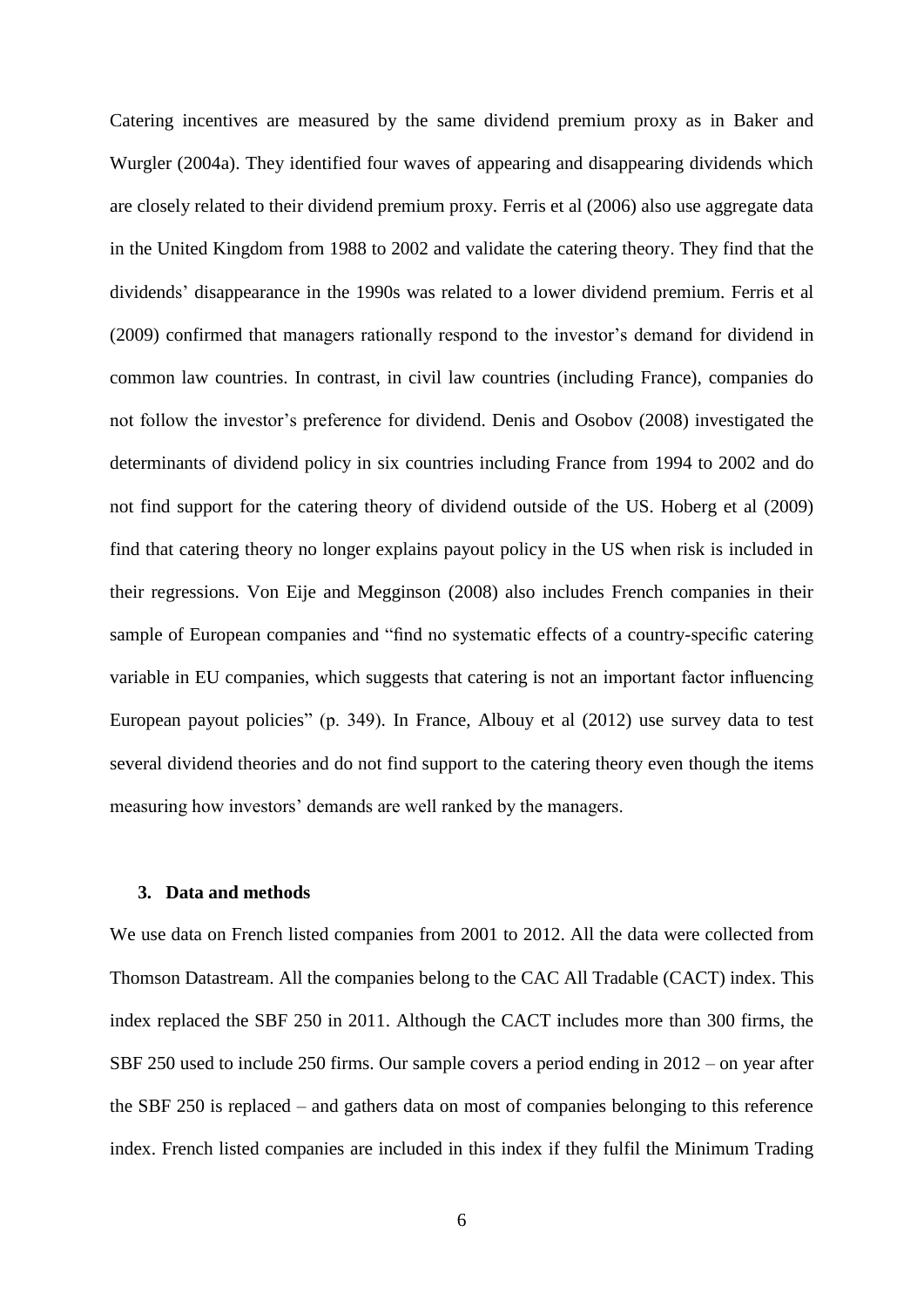Velocity requirement defined by NYSE Euronext<sup>7</sup>. We remove financial and utility companies and those with outliers or missing values. The CACT index experienced a turnover during this period. Many firms getting in and out of the index. Since our purpose is to investigate the time varying demand for dividend, we keep only companies we can track during the whole period of time. Our sample is then a balanced dataset comprising 2652 firmyear observations (12 years  $\times$  221 firms). As for the estimation method, we use random effects regressions following the result of the Hausman test. We use lagged values of all independent variables to measure how observation of investor's demand for dividend in a given year by the managers affects their decision to cater dividends the following year.

#### **3.1. Dependent variables: the dividend payout policy**

Previous research measured payout policy as a binary decision (initiate/omit, increase/decrease) or as a continuous one (the change of the dividend). We follow the same path using: (i) a dummy variable "DpsBin" taking the value of 1 if a company pays a dividend for a given year and 0 otherwise; (ii) a dummy variable "Dividend increase" taking the value of 1 if a company increases the level of the dividend yield for a given year and 0 otherwise; (iii) two continuous variables measuring the changes of the dividend yield (the absolute value of the amount of decrease "DyDecrease" and the amount of increase "DyIncrease"). We use a log transformation of these last two variables to correct their positive skewness.

## **3.2.Independent variables: the dividend premia**

We use firm level variables measuring the catering effect while previous papers used an annually aggregate measure of the investors' demand for dividends. This is an innovation of this paper. The dividend premium is the main measure of the investors' demand for dividend

<u>.</u>

 $<sup>7</sup>$  More information can be found following this link:</sup>

https://indices.nyx.com/sites/indices.nyx.com/files/cac\_family\_rules\_version\_13-01\_jan\_2013\_incl\_6.9.pdf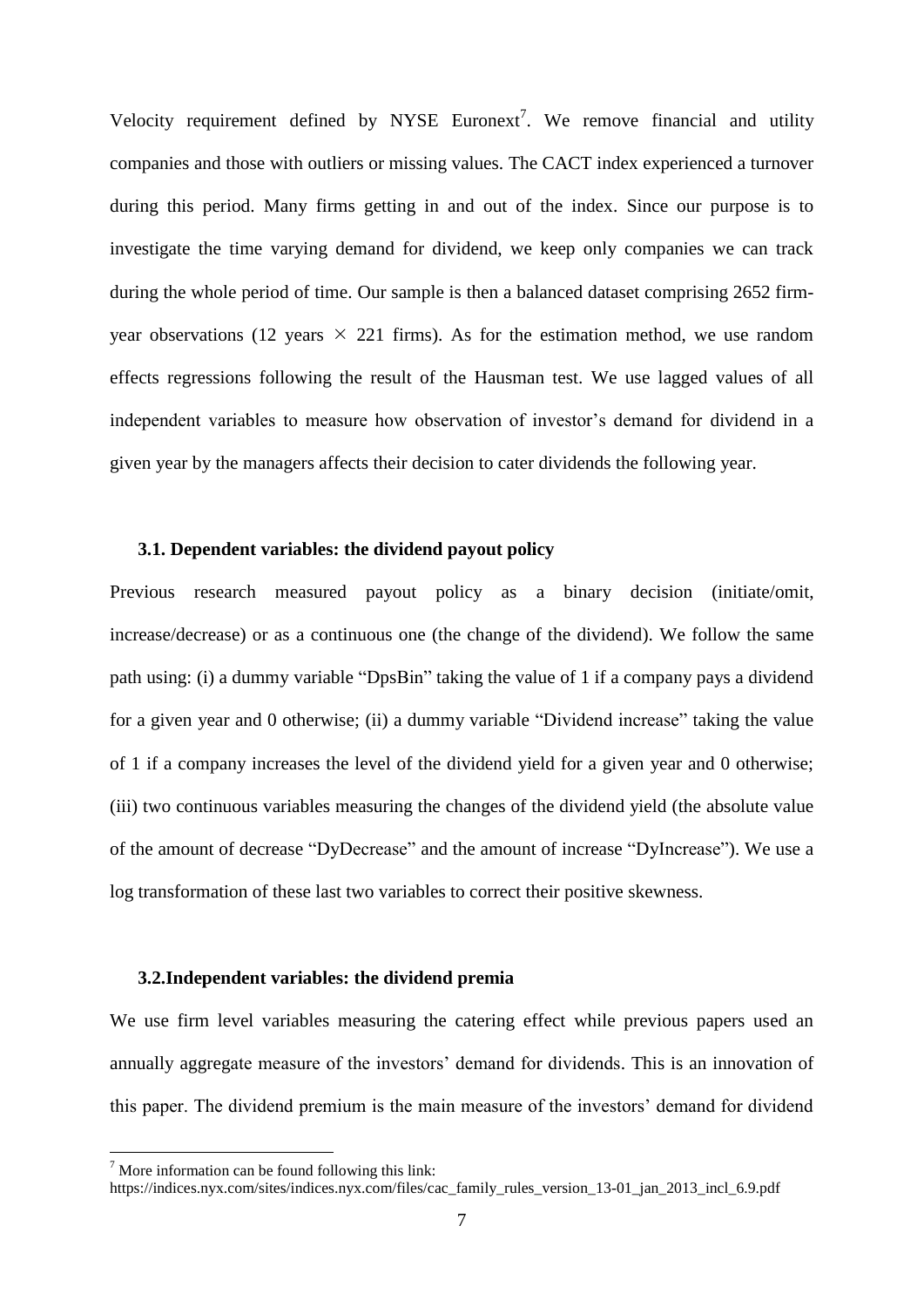in previous papers. This Baker and Wurgler dividend premium (DP) is computed as the annual aggregate difference between the logs of the dividend payers and nonpayers average market-to-book ratios. The intuition of Baker and Wurgler (2004a) is that a positive (respectively negative) dividend premium will incentivize managers to initiate (respectively omit) dividend payout. We compute the same variable "DP3" used by Baker and Wurgler (2004a). Thus, it takes a unique value each year for all companies thus measuring a market level catering effect affecting all the companies the same way. We also create two proxies of the dividend premium at the firm level: – a dummy variable "DP1" taking the value of 1 if the log of the dividend payers average market-to-book ratio for a given year is higher than the log of the average market-to-book ratio for a given company; – a continuous variable "DP2" measuring the difference between the log of the dividend payers average market-to-book ratio for a given year and the log of the average market-to-book ratio for a given company. With DP1 and DP2, the interpretation of the results depends on whether the firm already pays dividends or not. We therefore can identify four different situations according to the current dividend policy: i) If the firm pays dividends and DP1 equals 1 or DP2 is positive, the rational decision is to stop paying or to decrease the dividend; ii) If the firm pays dividends and DP1 equals 0 of DP2 is negative, the rational decision is also to stop paying or to decrease the dividend; iii) If the firm does not pay dividends and DP1 equals 1 or DP2 is positive, the rational decision is to start paying or to increase the dividend; iv) If the firm does not pay dividends and DP1 equals 0 of DP2 is negative, the rational decision is to not initiate paying dividend. From this point of view, there is only one case (iii) where there is an incentive to start to pay or increase the dividend. In most instances, we report negative coefficients. We take equal and value weighted averages of the market-to-book ratios.

## **3.3. Control variables**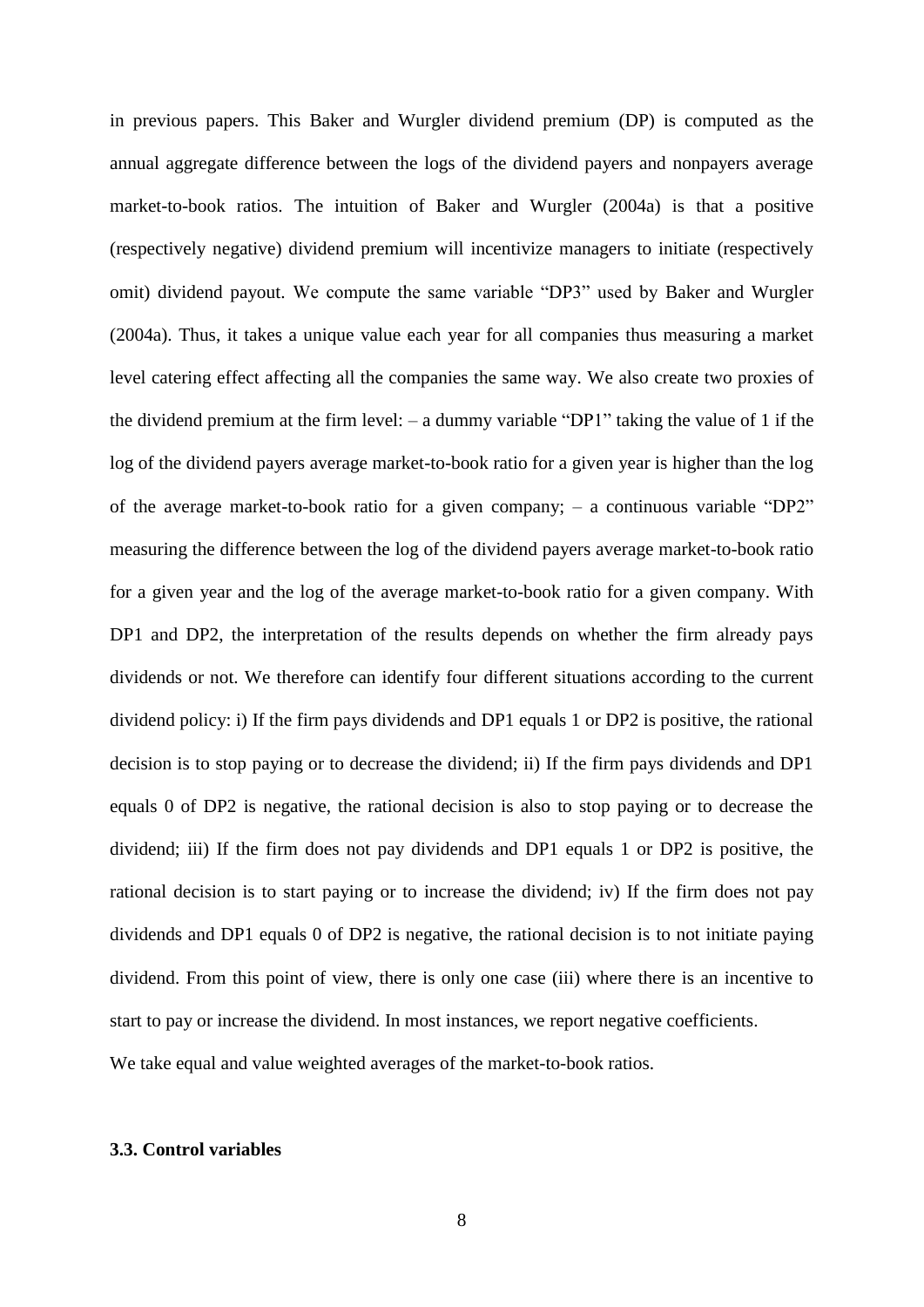A set of control variables measure firms' characteristics: the dividend yield, the investment opportunities, the profitability, the retained earnings to the total equity, the size, the free cash flow, the systematic risk and the specific risk. This set of control variables also aims at controlling how competing explanations of the dividend policy. Continuing to pay a dividend, increasing or decreasing it and the amount of the variation do not have the same meaning according the level of the dividend yield. Because we use lagged values on all the independent variables, the dividend yield also controls for the stickiness of the dividend policy that has long been documented in the literature (Lintner, 1956). Therefore, we include the dividend yield in our regressions. The dividend yield is used for instance by Li and Lie (2006). Fama and French (2001) use the total asset growth rates as a measure of the investment opportunities and the logarithm of the total assets to control for size. We expect that firms having more growth opportunities to pay out less dividend and large firms to pay more dividend. Fama and French (2001) find that firms that have never paid dividends have the best growth opportunities and that dividend payers are much larger than non-payers. As in Grullon et al. (2005), we use the return on assets (ROA) to measure the influence of profitability on the dividend decision. We expect managers of profitable firms to be more likely to initiate or to increase dividends. DeAngelo et al. (2006) and Von Eije and Megginson (2008) use the retained earnings to the total equity as a proxy of the life-cycle theory of dividends. We use the same variable and expect a positive link between the probability of paying dividend and the retained earnings to total equity ratio. The free cash flow (FCF) variable evaluates the capacity of company to pursue the investment opportunities in the interest of shareholders and comes with agency cost (Jensen, 1986). Firms with more free cash flow have more incentive to initiate or to increase dividends. Finally, we include two variables considering the systematic risk and the idiosyncratic risk following Hoberg and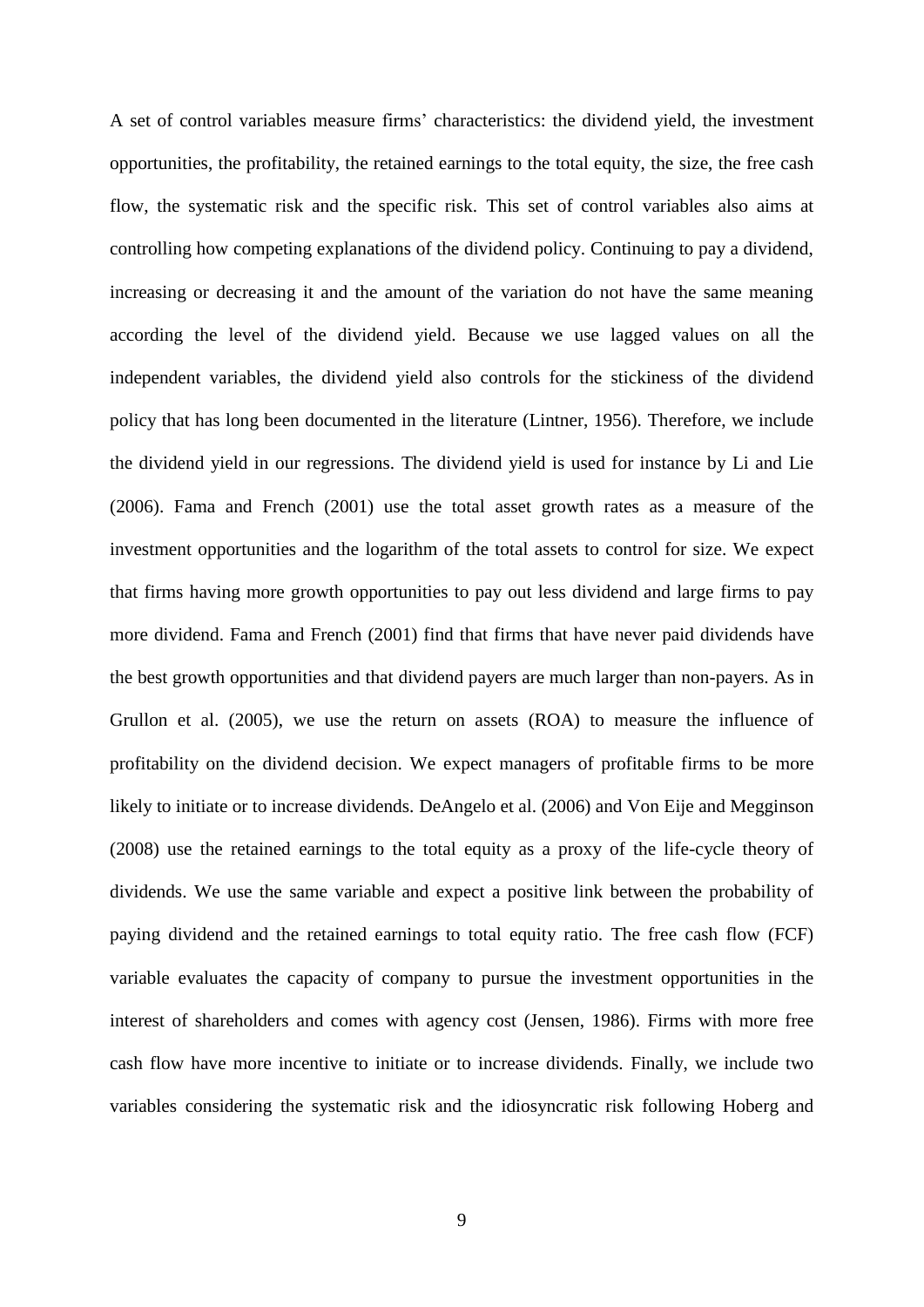Prabhala (2009). We expect managers to be more reluctant to pay or increase the dividends if the risks are high.

## **4. Empirical results**

#### **4.1.Descriptive analysis**

As a first descriptive analysis, Figure 1 plots the equally (dashed line) and value weighted (solid line) dividend premia of our sample in the manner of Baker and Wurgler (2004a). Recall that dividend premium proxies the investors' demand for dividend. It shows that the dividend premium does not remain stable over time suggesting a time varying demand for dividends. The differences between the values of the equally and value weighted dividend premia are important even though the values vary in the same senses until 2007-2008. From this time, the equally weighed dividend premium increases whereas the value weighted dividend premium decreases. Figure 2 plots the proportions of dividend payers between 2001 and 2012 while Figure 3 displays the proportions of companies that increased the dividend between 2001 and 2012. The patterns of these curves are very similar showing that the decisions to pay dividend and to increase vary the same way. On the contrary, the relationship between figure 1 on one hand and figures 2 and 3 on another hand are not obvious. At an aggregated level, the comparison of these figures does not suggest support of the catering theory. Indeed, the proportion of dividend payers does not seem to be driven by the dividend premium. Table 1 provides summary statistics of all the variables for the whole period investigated. During the period studied, 66.78% of the companies pay dividends and 39.14% of the companies increase the dividends. The average increase is 0.61 euros (SD=1.60) and the average decrease is 0. 53 euros (SD=1.70). The average market-to-book ratio is 2.461 euros (SD=3. 545). As for our equally weighted (Ew) measures of the dividend premium, 31% of the companies have a higher market-to-book ratio than dividend payers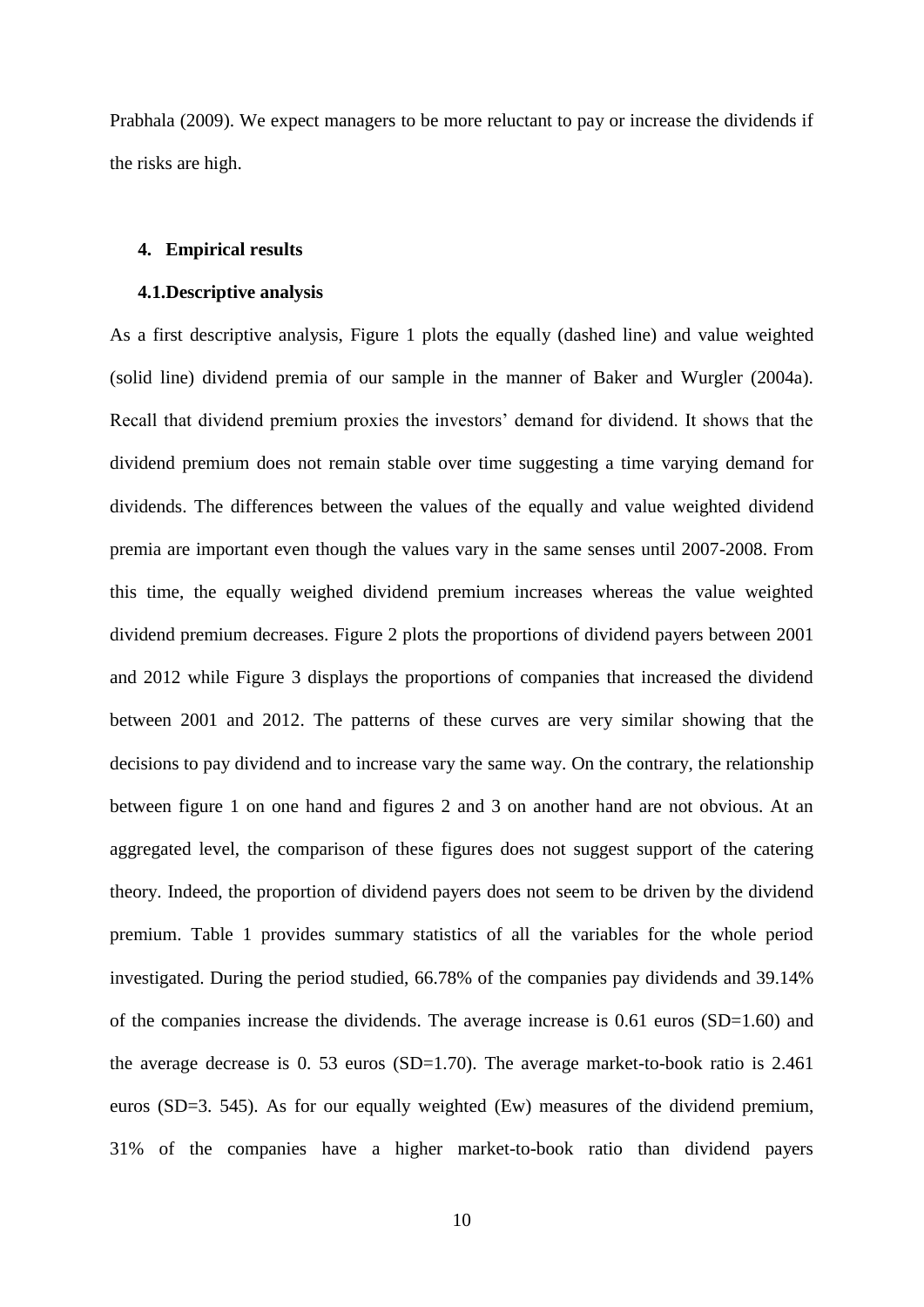(DP1Ew=0:31%). DP2Ew – the variable measuring this difference – equals 0.306 on average (SD=0.716). The Baker and Wurgler aggregate annual equally weighted dividend premium equals -0.003 on average (SD=0.005) and 0.006 for the value weighted dividend premium (SD=0.009). Statistics on control variables are also reported in the table. Table 2 displays the correlation matrix between the variables included in the analysis. We do not have major collinearity issues except between the variables asset variation and return on assets. To check collinearity issue, we compute the variance inflation factors and report an average index smaller than 2.

## **4.2.The decision to pay, continue or omit dividends**

We first examine how the prevailing investors' demand for dividend payers as well as the financial firm's characteristics affects the probability of starting or continuing to pay dividends. The results are reported in the columns labelled 1 to 6 of the Table 1. Columns 1 to 3 display the results for the 3 equally weighted dividend premia and columns 4 to 6 show the results for the 3 value weighted dividend premia. The dependent variable is coded 1 if the company pays a dividend and 0 otherwise. We run six binary logistic regressions of the decision to either start or continue paying dividend on each of our six dividend premium proxies and on our set of control variables. Five out of six coefficients associated to the dividend premia are significant indicating that the catering theory applies to the decision to pay, continue or to omit dividends. DP1 and DP2, the firm level measures of the dividend premium are always associated with negative coefficients. The coefficient of the Baker and Wurgler (2004a) dividend premium is negative when it is equally weighted and positive when it is value weighted. The coefficients associated to the size, the dividend yield and to the retained earnings are positive and significant. Firms are more likely to initiate or continue to pay dividend if they are large with a high past dividends and also when retained earnings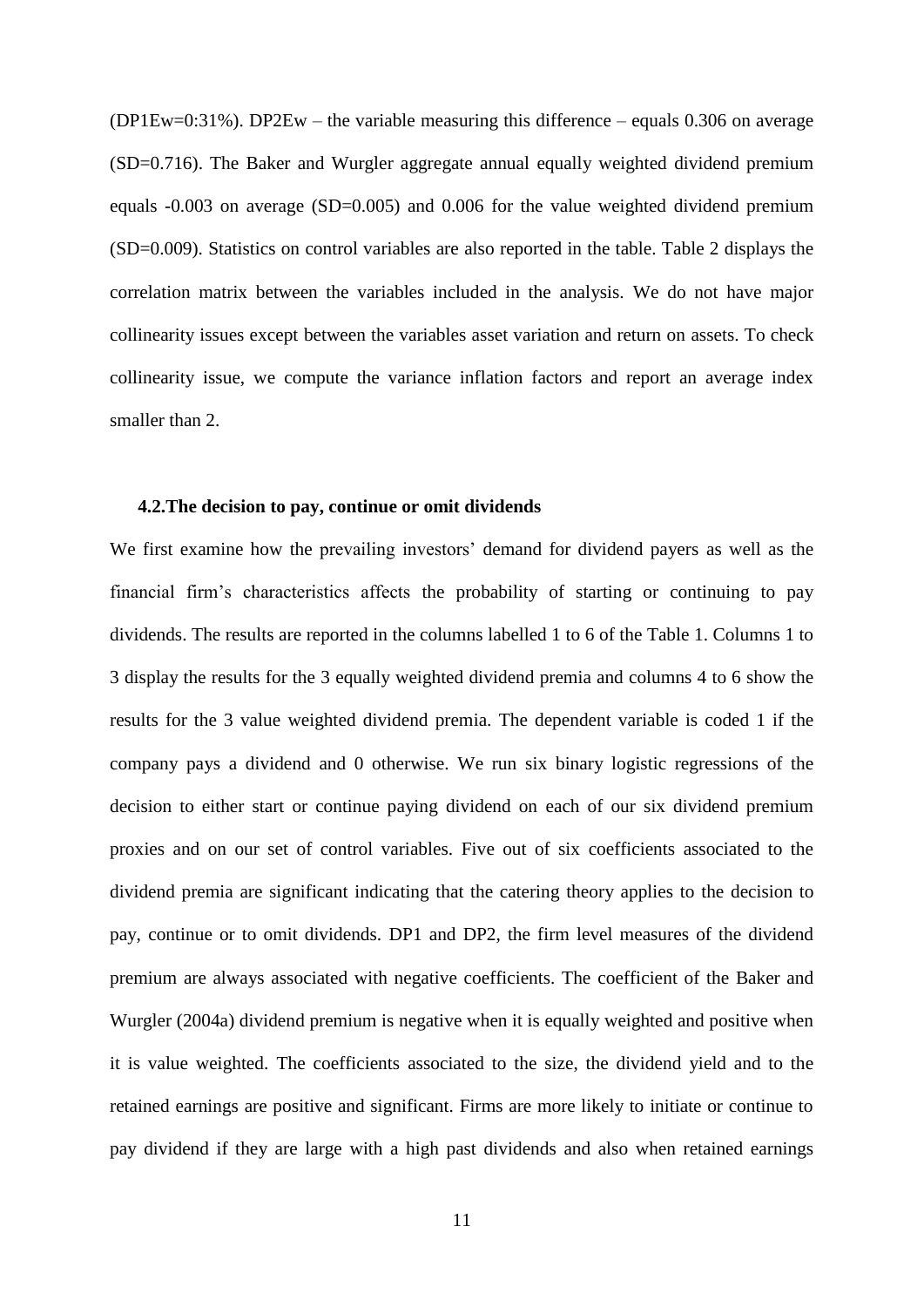represent a large portion of total equity. The coefficients on free cash flow are significant and positive (models 1, 3 and 6). Indeed, firms are more likely to offer dividend to shareholders if they have a high level of free cash flows in order to reduce the asymmetry information and the agency cost. The coefficients on the investment opportunities – measured by the asset growth rates – are positive and significant, suggesting that firms tend to cut dividend when they have a poor growth opportunities. The coefficients on the variables reflecting systematic and idiosyncratic risks are negative and positive respectively. The negative coefficients indicate that managers are more reluctant to start or to continue paying dividends if the systematic risks are high. Conversely, the negative coefficients show that firms are more likely to pay dividends even though the idiosyncratic risk is high reflecting certain level of overconfidence. The coefficients associated to profitability are not significant.

## **4.3.The decision to increase the dividends**

The second analysis studies the decision to increase or to decrease the dividends. The results are reported in the columns labelled 7 to 12 of the Table 1. Columns 7 to 9 display the results for the 3 equally weighted dividends premia and columns 10 to 12 show the results for the 3 value weighted dividend premia. Here, the binary dependent variable takes the value of 1 if a company increases its dividends and 0 otherwise. We run six binary logistic regressions of the decision to increase the dividend on each of our three dividend premium proxies and on our set of control variables. The results of the equally weighted (respectively value weighted) dividend premium proxies are reported in table 3 (models 7, 8 and 9) (respectively models 10, 11 and 12). Two out of our three dividend premium proxies – namely DP1 and DP2 – are significant and negative. These results are consistent with our predictions. Only the Baker and Wurgler (2004a) annual measure (model 12) is positive and significant suggesting that managers are increasing the level of dividends if the investors demand for dividends is high.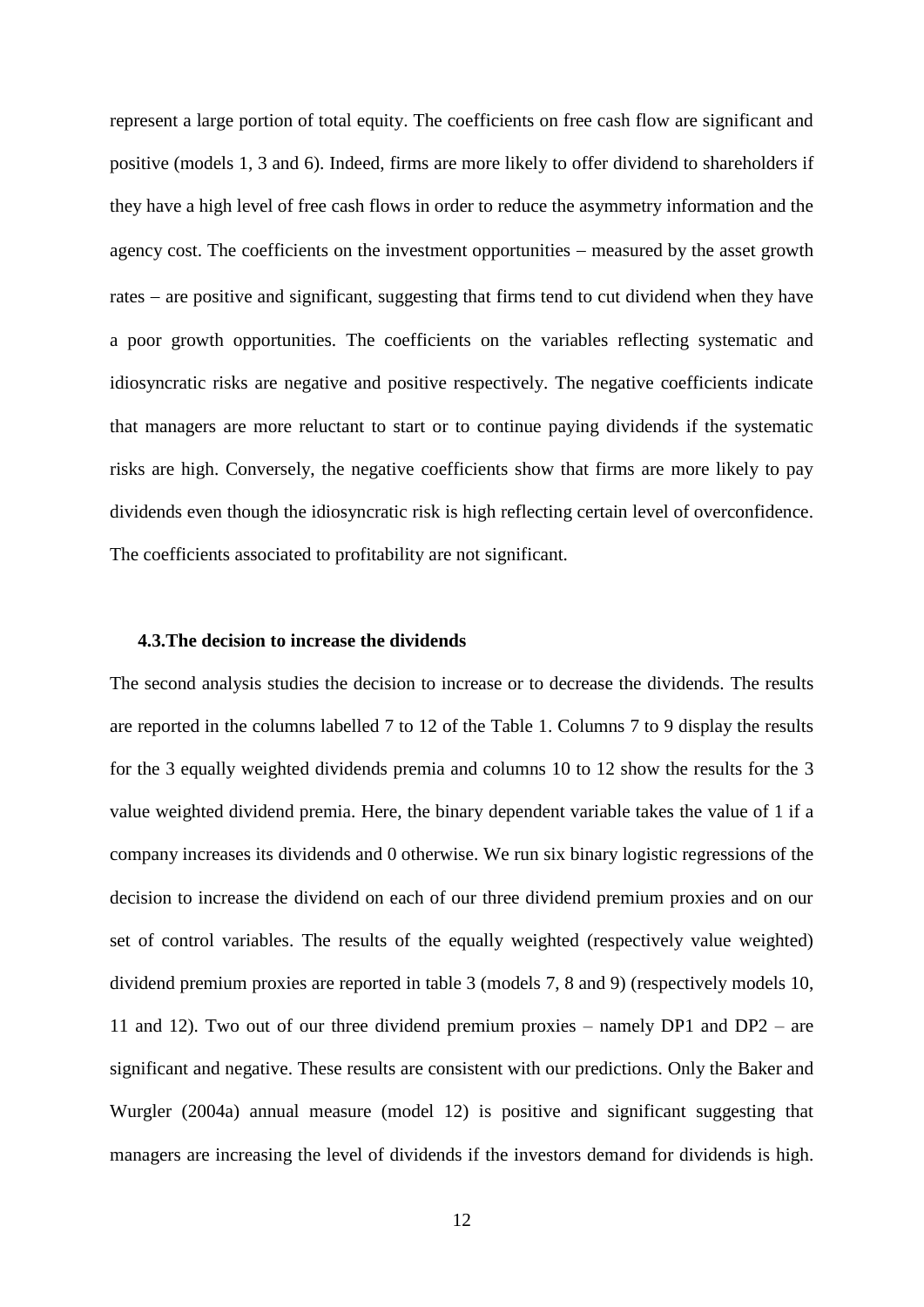The coefficients associated to the dividend yield are negative and statistically significant. Firms with a weak past dividends are more likely to increase the dividends. The coefficients related to the retained earnings, risk and size are positive and significant. These results suggest that the larger the firms are, the more likely the increase is. Higher level of retained earnings and risk are associated to a higher probability to increase the dividends. All the other coefficients are not significant.

## **4.4.Determinants of the magnitude of dividends change**

We now investigate what drives the magnitude of dividend changes. To do so, we use two continuous variables i.e. the increase and the decrease magnitude. We multiply this latter variable by minus one to get the absolute value of the decrease. Therefore, we run two separate regressions: One regression of the natural logarithm of the magnitude of the increase and the other of the natural logarithm of the magnitude of the decrease. These variables are regressed on the independent variables including our firm-level measures of the dividend premium (equally and value weighted). The results on the dividend magnitude increase are reported in table 4 (models 13 to 18). The coefficients related to our three dividend premium proxies are positive but not significant. Only the second firm level measure of the value weighted dividend premium (model 17) is significant at 5% level. The coefficients associated to the dividend yield, free cash flow and risk are positively related to the magnitude of the increase. Managers have incentives to pay more dividends if the past dividends and risk are high with an important level of free cash flows to reduce consequently the asymmetry information and the agency cost. The coefficients on the assets variation, profitability and size are negative and significant. This finding suggests that managers have no incentive to pay more dividends in the case of firms with poor profitability and even if the investments opportunities are weak to finance future investment opportunities. Finally, the coefficients on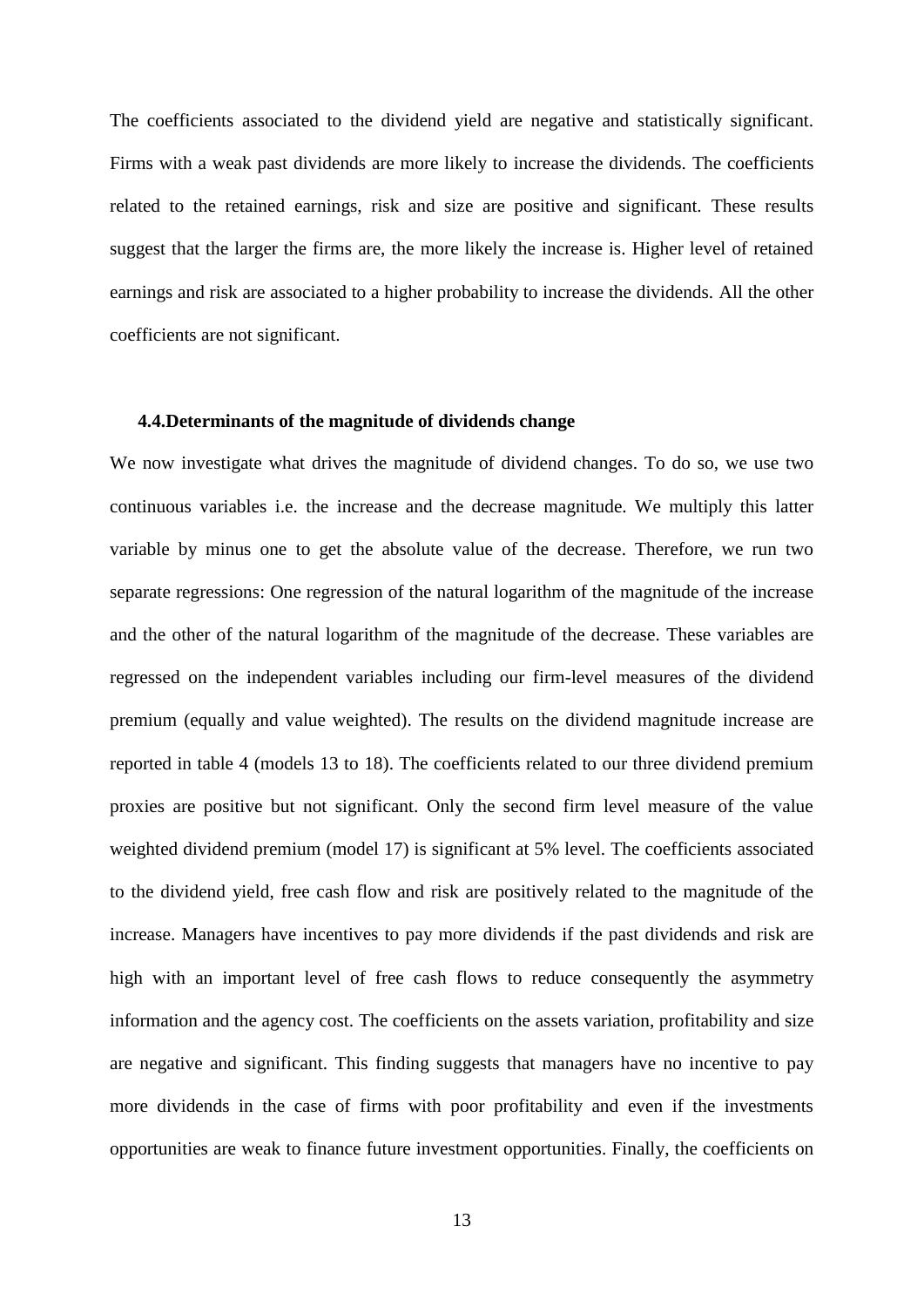the retained earnings are not significant. The result suggests that the magnitude of the dividends increase is not driven by this variable.

The results on the magnitude of the dividend decrease are reported in table 4 (models 19 to 24). Only the coefficients related to the value weighted DP2 (positive) and DP3 (negative) in models 23 and 24. Recall that we change the sign of the magnitude by multiplying the value decrease by minus one. Consequently, the signs must be interpreted in the other direction, that is negative for DP2 and positive for DP3. These latter results are then consistent with the previous findings reported in the table 3. The other coefficients related to our proxies are not significant. The coefficients associated to the dividend yield are positive and significant suggesting that managers tend to cut the dividend more if the past dividend is high. The coefficients on the profitability and size are negative and significant. Dividends' decrease is lower for larger and low profitable companies. The coefficients on the investment opportunities, free cash flow, retained earnings and systematic risk are not significant. The results suggest that the magnitude of the dividends decrease is not driven by these variables.

#### **5. Discussion**

Our conclusions regarding whether the catering theory of dividend applies to France are mixed. The coefficients associated to the dividend premia suggest that the catering theory of dividend applies to France regarding the decision to start, continue or omit dividends (Baker and Wurgler, 2004a) and the decision to increase the dividend (Li and Lie, 2006). Overall, results for the value weighted dividend premia are stronger in terms of significance. Value weighted dividend premia are more accurate because they consider the relative market value of the companies in the calculations. It is very likely that the largest market capitalizations have stronger influence on the decisions to pay dividends. This is also true for the extended version of the theory of Li and Lie (2006) concerning the magnitude of the dividend decrease.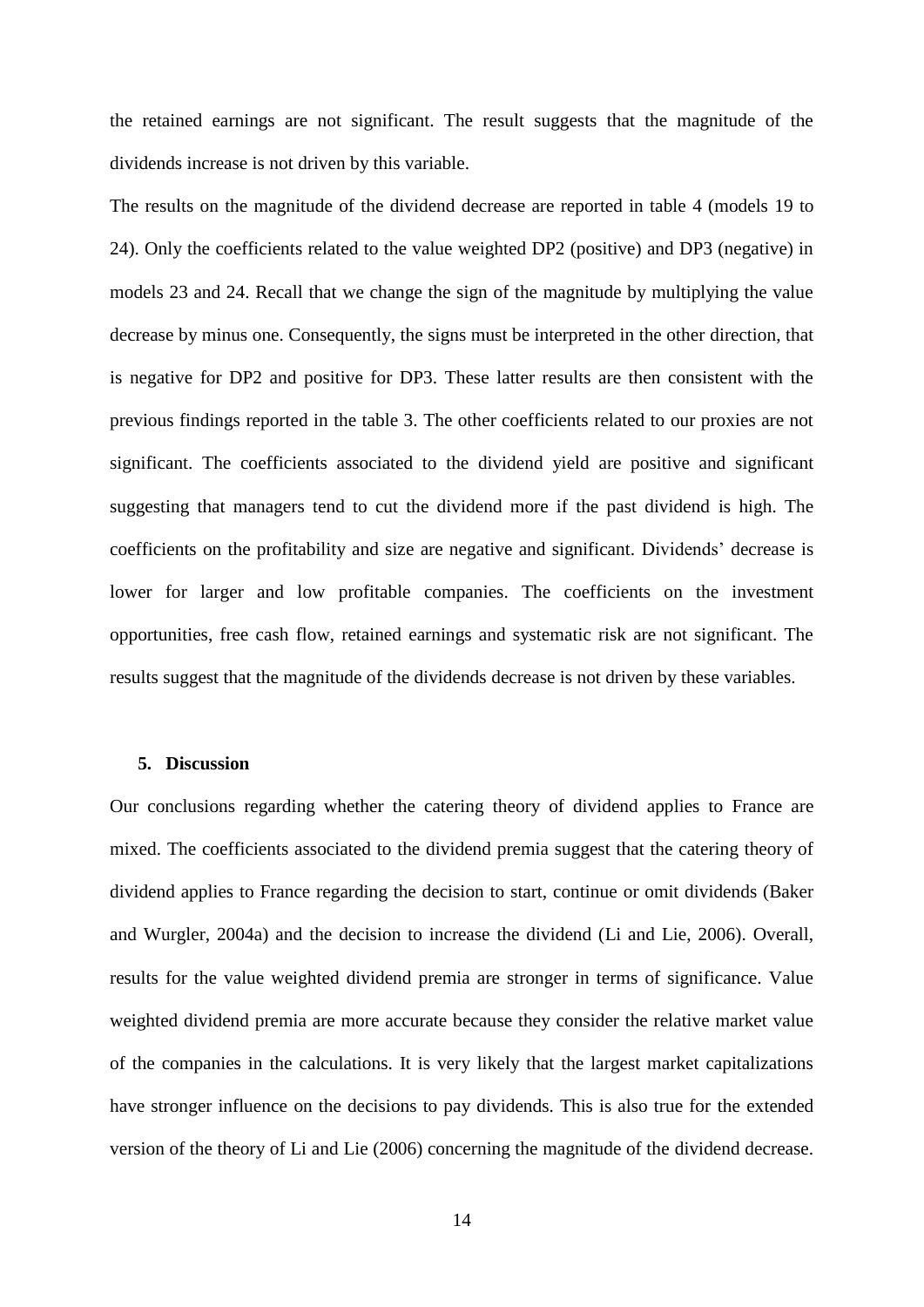Results are less evidential for the increase where only one model displays significant result (model 17). For the magnitude of the dividend decrease, coefficients associated to the value weighted dividend premia are significant in two models out of three.

When we closer look at the three dividend premia measures, we observe that the results obtained for our firm level variables (DP1 and DP2) are consistent to what we expected. One innovation of the paper is to use firm level measures of the dividend premia. This new way of computing dividend premia brings a more comprehensive understanding of how dividend policy is defined. We interpret the consistency of the results as a confirmation that our approach is correct. Although we believe that these new measures are consistent with the catering theory, they cannot be interpreted in the same manner as the aggregated proxy of the dividend premium, all the firms face the same dividend premium for a given year. In most papers investigating the catering theory, both the dividend policy and the dividend premium are aggregated at a yearly level for decades. Our paper takes a different approach studying the company level dividend policy. By doing so, we assume that rational managers define their dividend payout policy by observing their market valuation and comparing it with the valuation of dividends paying firms.

If we compare our results regarding the first version of the theory to previous literature, our findings are different from Kuo et al (2013), Ferris et al (2009) and Denis and Osobov (2008) who find that catering theory does not apply in civil law countries including France. Unlike our paper, these papers use aggregated dividend premium measures. We use different measures of the dividend premium with a closer focus on the French market. Using survey data, Albouy et al (2012) do not find either that the catering theory applies to France. All these papers attempt to test the first version of the catering theory: the binary decision to start or continue to pay dividend. As for the prediction of the extended catering theory developed by Li and Lie (2006), our significant results for the value weighted dividend premia are in part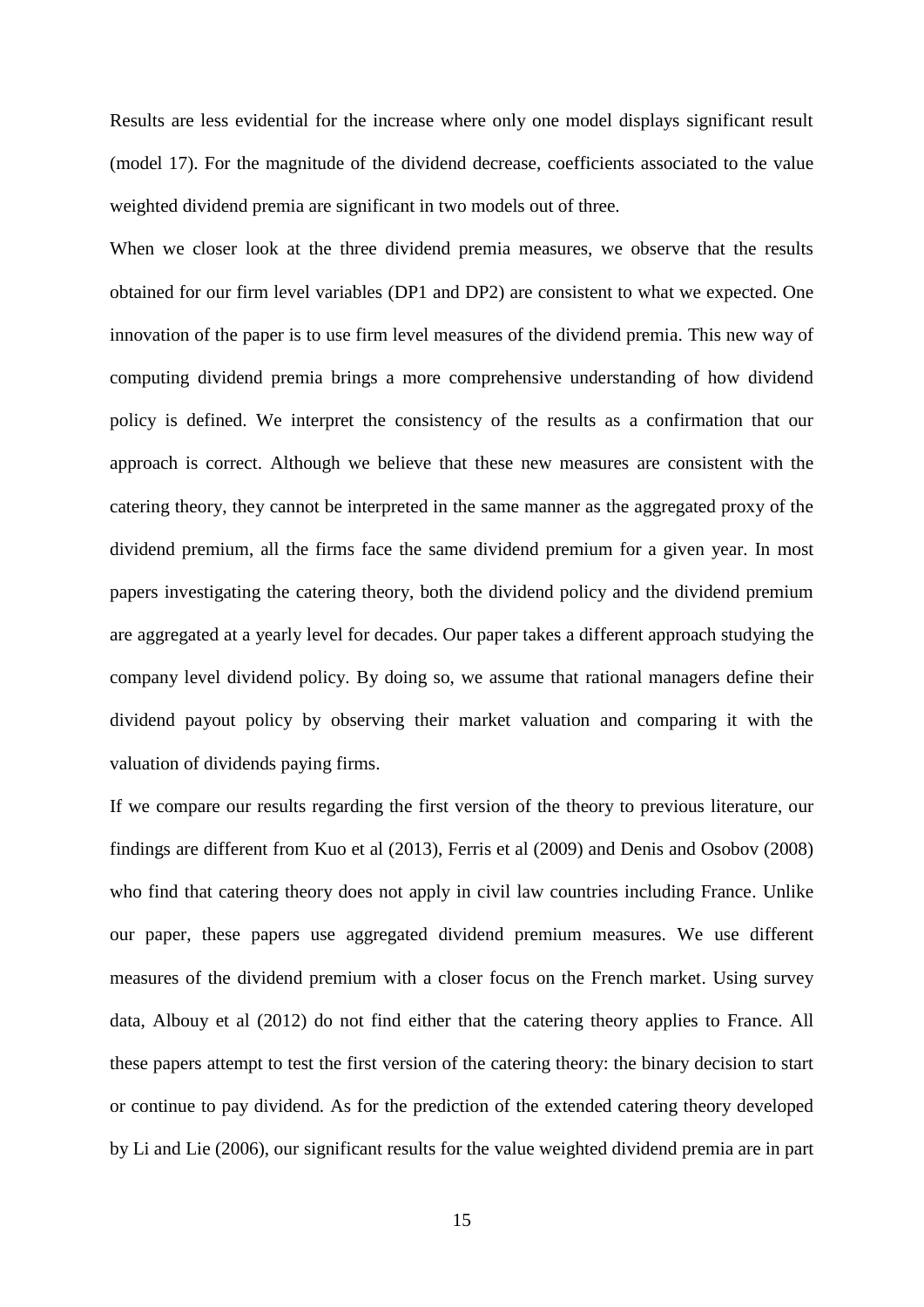consistent with it regarding the magnitude of dividends changes decision. These authors use yearly aggregated measures of the dividend premium. They find that the dividend premium affects positively the magnitude of the increases and negatively the magnitude of the decreases. In the first instance, we have the same result for model 17. Having in mind that we multiplied the magnitude of the decrease by minus one, we report a positive association between the Baker and Wurgler dividend premium and the magnitude of the decrease. The latter variable is negatively related to the firm level dividend premium. These two results differ from Li and Lie's (2006). We then find that the decisions regarding the amount of the dividend increase and the amount of the dividend decrease are not symmetric.

We run additional analyses to check the robustness of our results. One question is whether firms with small capitalizations take the dividend premium into account when they define their dividend payout policy. The catering theory assumes that managers are very sensitive to investors' demand which may not be the case for small capitalizations. To check this effect, we run regressions on firms belonging to the CAC 40 index including the 40 largest French capitalizations. The dividend premium proxies are not associated with significant coefficients either. The clientele effect is another determinant of dividend policy according to the literature and a competing theory. For undiversified holders such as family, dividend represent an important source of income. As robustness checks, we run the regressions including the percentage of family ownership and the results do not change much. 16 out of the 24 regressions display the same results. The signs remain the same but are no longer significant for the remaining regressions. We believe it to be due to a smaller sample size because we collect data on family ownership only from 2001 to 2008.

Our results can also be explained by other factors. Baker et al (2013) distinguished two situations where agent's rationality is assumed to be limited. We adopt the "market timing and catering" approach that considers that rational managers face irrational investors. We do not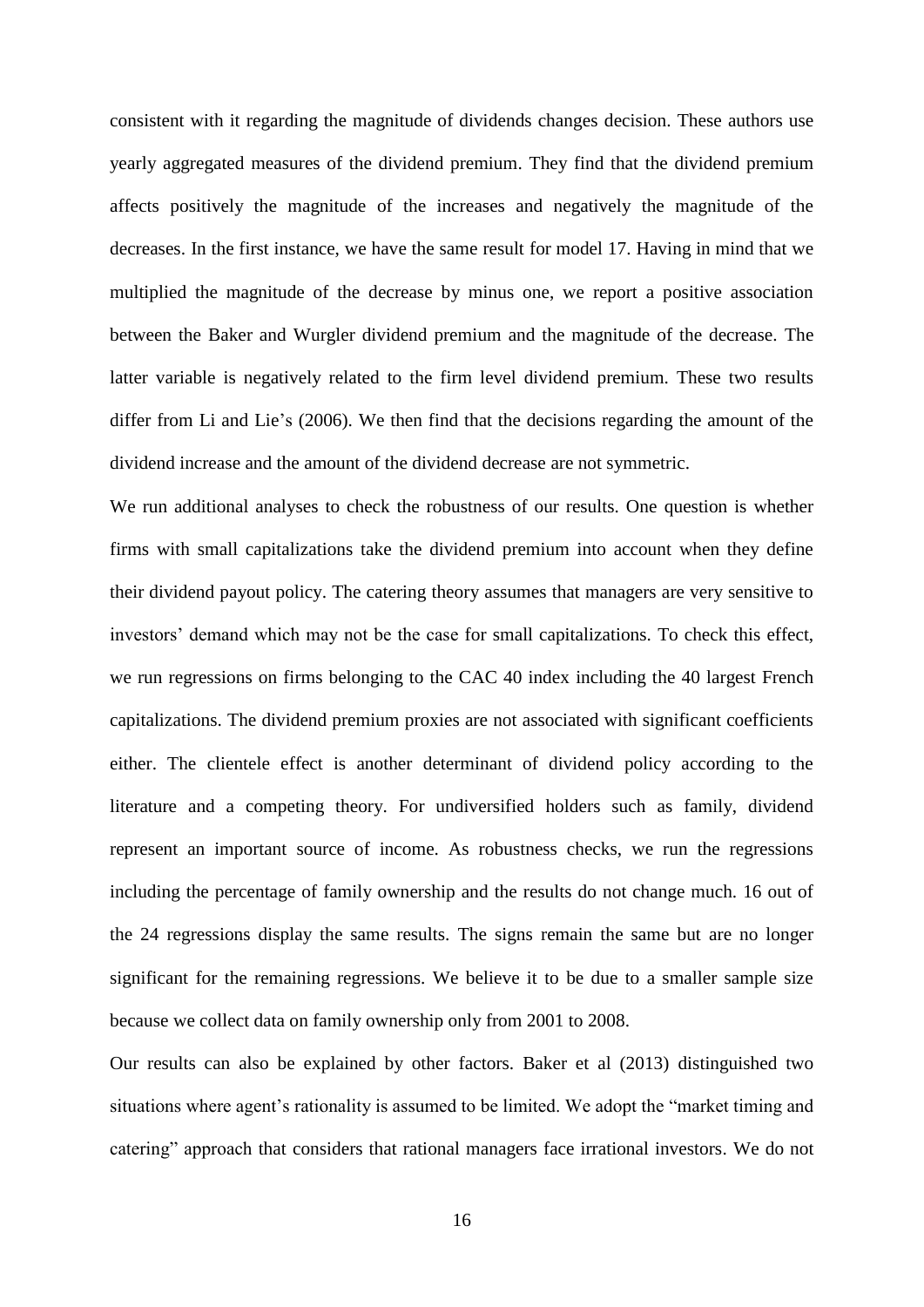investigate the dividend policy assuming managers' irrationality. Some unexpected results might be affected by management's irrationality and should be investigated by future researches. The use of firm level proxies of the dividend premium and the investigation of recent and exhaustive French data are two innovations of this paper. Using the dividend premium as a proxy of the time varying demand for dividend can be debated. The market-tobook ratio can capture other facts. For instance, it is often used as a proxy of investment opportunities but also as a strong proxy of mispricing (see, for example, Barberis and Huang, 2001; Daniel et al, 2001). As for the dividend policy decisions itself, we are aware that managers base their decision to pay dividend on perceived rather than actual demand for dividend. This can introduce measurement error as already pointed out by Li and Lie (2006). Other behavioral factors are not measured by our study whereas recent evidence shows that they can have strong influence on dividend policy. Indeed, Breuer et al (2014) investigate dividend policy in 29 countries including France and emphasize that patience, ambiguity aversion and loss aversion affect payout policy significantly. Finally, managers may look at a dividend premium with a horizon shorter than the year. When they decide their payout policy, they can be affected by valuation differences within the preceding month or even the preceding month. One can have a closer look at how this short term demand for dividends may affect dividend policy in forthcoming research.

#### **6. Conclusion**

This paper aims at testing the catering theory of dividend in France. This theory predicts that managers rationally cater dividend to investors when the demand for dividend is high and conversely. Baker and Wurgler (2004a) claim that the time varying demand for dividend can be proxied by the dividend premium they compute at an aggregate level in the USA. We use comparable measures of investors' demand for dividend computed at the firm level and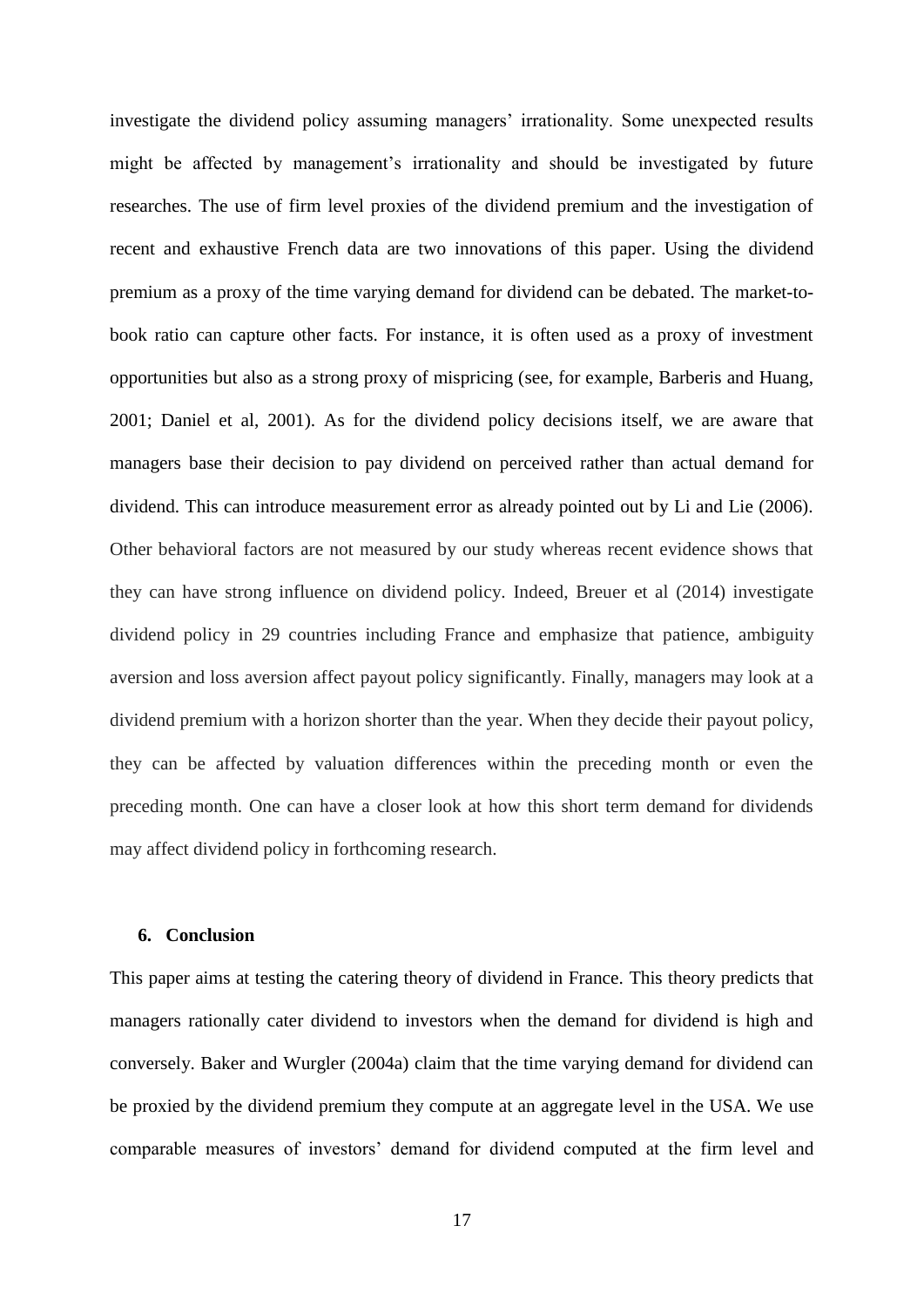investigate the dividend payout policy of a sample of French listed companies from 2001 to 2012. Although we validate the catering theory for the binary decision to pay dividend and its extension by Li and Lie (2006) to the decision to increase the dividends. Most of the results regarding the magnitude of dividend changes are not significant. These findings are in line with a stream of behavioral corporate finance that regards managers as responding rationally to irrational investors' behavior.

#### **References**

- 1. Albouy, M., Bah R., Bonnet, C., & Thévenin, D. (2012), The perception of dividends by managers: Do French managers differ from their North-American peers, *Bankers, Market and Investors*, 116, 1*.*
- 2. Allen, F., & Michaely, R. (2003). Payout policy. *Handbook of the Economics of Finance*, *1*, 337-429.
- 3. Aste, L. J. (1999). Reforming French corporate governance: A return to the two-tier board. *George Washington Journal International Law & Economics*, *32*, 1.
- 4. Aubert, N. & Rapp, T. (2010), Employees' investment behavior in a company based savings plan. *Revue Finance*, 31, 1*.*
- 5. Baker, M. P., & Wurgler, J. (2013). Behavioral Corporate Finance: An Updated Survey, in Handbook of the Economics of Finance: Volume 2, Constantinides, G./Harris, M./Stulz, R. Eds.
- 6. Baker, M., & Wurgler, J. (2004a). A catering theory of dividends. *The Journal of Finance*, *59*(3), 1125-1165.
- 7. Baker, M., & Wurgler, J. (2004b). Appearing and disappearing dividends: The link to catering incentives. *Journal of Financial Economics*, *73*(2), 271-288.
- 8. Barberis, N., & Huang, H. (2001), Mental accounting, loss aversion, and individual stock returns*, Journal of Finance 56, 1247–*12*92*.
- 9. Belot, F., Ginglinger, E., Slovin, M. B., & Sushka, M. E. (2014). Freedom of choice between unitary and two-tier boards: an empirical analysis. *Journal of Financial Economics*, *112*(3), 364-385.
- 10. Bhattacharya, S. (1979). Imperfect information, dividend policy, and" the bird in the hand" fallacy. *The Bell Journal of Economics*, 259-270.
- 11. Bhattacharya, S. (1980). Nondissipative signaling structures and dividend policy. *The quarterly journal of Economics*, *95*(1), 1-24.
- 12. Breuer, W., Rieger, M. O. & Soypak, K. C. (2014). The behavioral foundations of corporate dividend policy a cross-country analysis, *Journal of Banking & Finance*, *42*, 247-265.
- 13. Brennan, M. J. (1970). Taxes, market valuation and corporate financial policy. *National Tax Journal*, *23*(4), 417-427.
- 14. Daniel, D., Hirshleifer, D., and Subrahmanyam, A. (2001). Overconfidence, arbitrage, and equilibrium asset pricing, *Journal of Finance* 56, 921–965.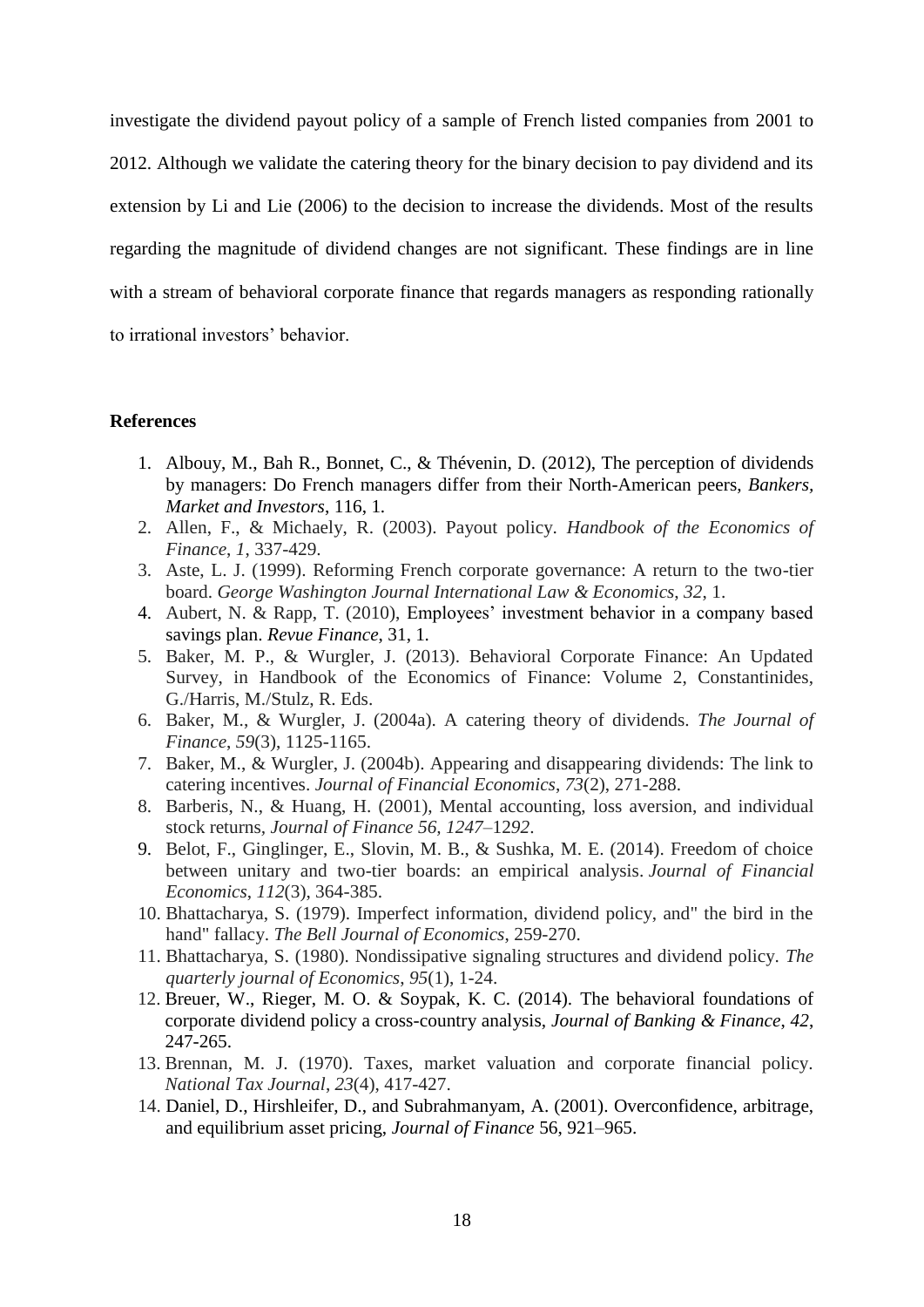- 15. DeAngelo, H., DeAngelo, L., and M. Stulz, R. (2006). Dividend policy and the earned/contributed capital mix: a test of the life-cycle theory, *Journal of Financial Economics* 81, 227-254.
- 16. Denis, D. J., & Osobov, I. (2008). Why do firms pay dividends? International evidence on the determinants of dividend policy. *Journal of Financial Economics*, *89*(1), 221-82.
- 17. Easterbrook, F. H. (1984). Two agency-cost explanations of dividends. *The American Economic Review*, *74*(4), 650-659.
- 18. Elton, E. J., & Gruber, M. J. (1970). Marginal stockholder tax rates and the clientele effect. *The Review of Economics and Statistics*, *52*(1), 68-74.
- 19. Fama, E. F., & French, K. R. (2001). Disappearing dividends: changing firm characteristics or lower propensity to pay?. *Journal of Financial economics*, *60*(1), 3- 43.
- 20. Ferris, S. P., Sen, N., & Yui, H. P. (2006). God Save the Queen and Her Dividends: Corporate Payouts in the United Kingdom\*. *The Journal of Business*, *79*(3), 1149- 1173.
- 21. Ferris, S. P., Jayaraman, N., & Sabherwal, S. (2009). Catering effects in corporate dividend policy: The international evidence. *Journal of Banking & Finance*, *33*(9), 1730-1738.
- 22. Ginglinger, E., Megginson, W., & Waxin, T. (2011). Employee ownership, board representation, and corporate financial policies. *Journal of Corporate Finance*,*17*(4), 868-887.
- 23. Grullon, G., Michaely, R., & Thaler, R. (2005). Dividend changes do not signal changes in future profitability. *Journal of Business, 78 (5), 1659-1682.*
- 24. Hamon, J., & Jacquillat, B. (1992). *Le marché français des actions: études empiriques 1977-1991*. Presses Universitaires de France.
- 25. Hoberg, G., & Prabhala, N. R. (2009). Disappearing dividends, catering, and risk. *Review of Financial Studies*, *22*(1), 79-116.
- 26. Jeanjean, T., & Stolowy, H. (2009). Determinants of board members' financial expertise—Empirical evidence from France. *The International Journal of Accounting*, *44*(4), 378-402.
- 27. Jensen, M. C. (1986). Agency costs of free cash flow, corporate finance, and takeovers. *The American Economic Review*, *76*(2), 323-329.
- 28. John, K., & Williams, J. (1985). Dividends, dilution, and taxes: A signalling equilibrium. *The Journal of Finance*, *40*(4), 1053-1070.
- 29. Kuo, J. M., Philip, D., & Zhang, Q. (2013). What drives the disappearing dividends phenomenon? *Journal of Banking & Finance*, *37*(9), 3499-3514.
- 30. La Porta, R., Lopez‐de‐Silanes, F., Shleifer, A., & Vishny, R. W. (2000). Agency problems and dividend policies around the world. *The Journal of Finance*, 55(1), 1-33
- 31. Li, W., & Lie, E. (2006). Dividend changes and catering incentives. *Journal of Financial Economics*, *80*(2), 293-308.
- 32. Lintner, J. (1956). Distribution of incomes of corporations among dividends, retained earnings, and taxes. *The American Economic Review*, 46(2), 97-113.
- 33. Miller, M. H., & Modigliani, F. (1961). Dividend policy, growth, and the valuation of shares. *The Journal of Business*, *34*(4), 411-433.
- 34. Miller, M. H., & Rock, K. (1985). Dividend policy under asymmetric information. *The Journal of Finance*, *40*(4), 1031-1051.
- 35. Poterba, J. M., & Summers, L. H. (1984). New evidence that taxes affect the valuation of dividends. *The Journal of Finance*, *39*(5), 1397-1415.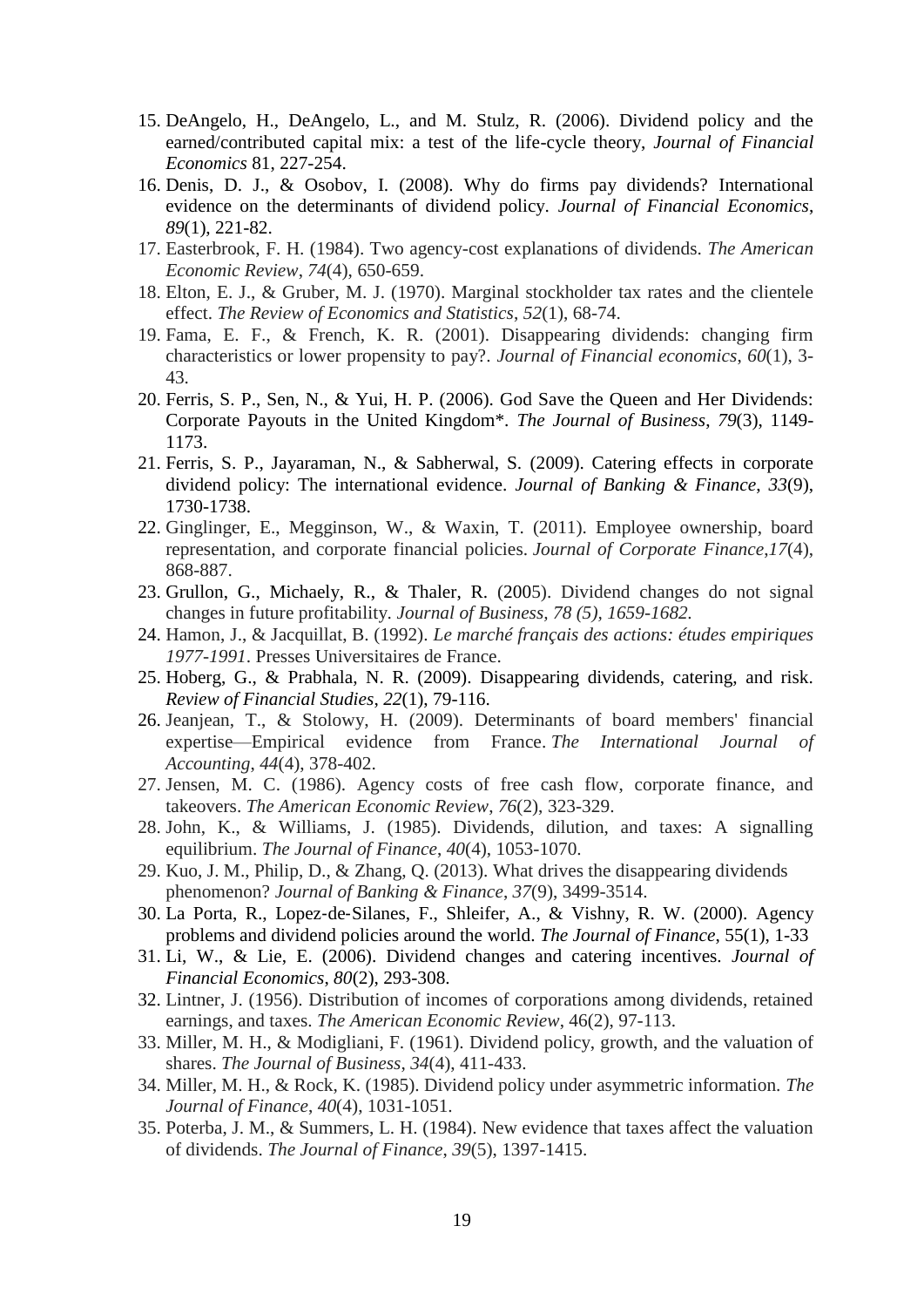- 36. Rozeff, M. (1982). Growth, beta and agency costs as determinants of dividend payout ratios. *Journal of Financial Research*, *5*(3), 249-259.
- 37. Shefrin, H. (2001). Behavioral corporate finance. *Journal of Applied Corporate Finance*, *14*(3).
- 38. Shefrin, H. M., & Statman, M. (1984). Explaining investor preference for cash dividends. *Journal of Financial Economics*, *13*(2), 253-282.
- 39. Von Eije, H., & Megginson, W. L. (2008). Dividends and share repurchases in the European Union. *Journal of Financial Economics*, 89(2), 347-374.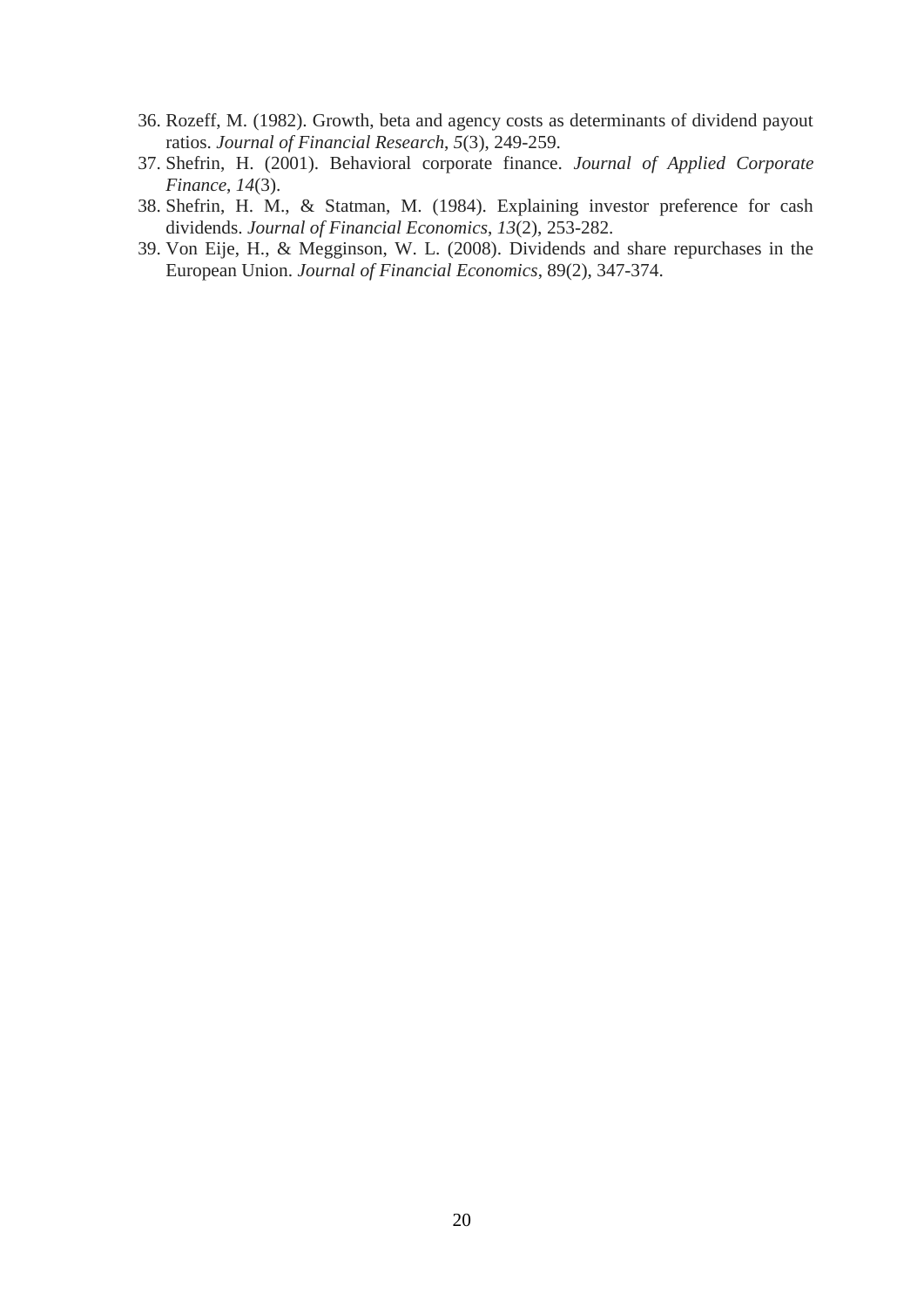## **Appendix**

## **Figure 1. Dividend premium (2001-2012)**

Notes. This figure plots the dividend premium defined by Baker and Wurgler (2004a) as the difference between the logarithm of market to book of dividend paying firms and the logarithm of the market to book of nonpaying firms. These differences are computed for equally (dashed line) and value weighted (solid line) portfolios.











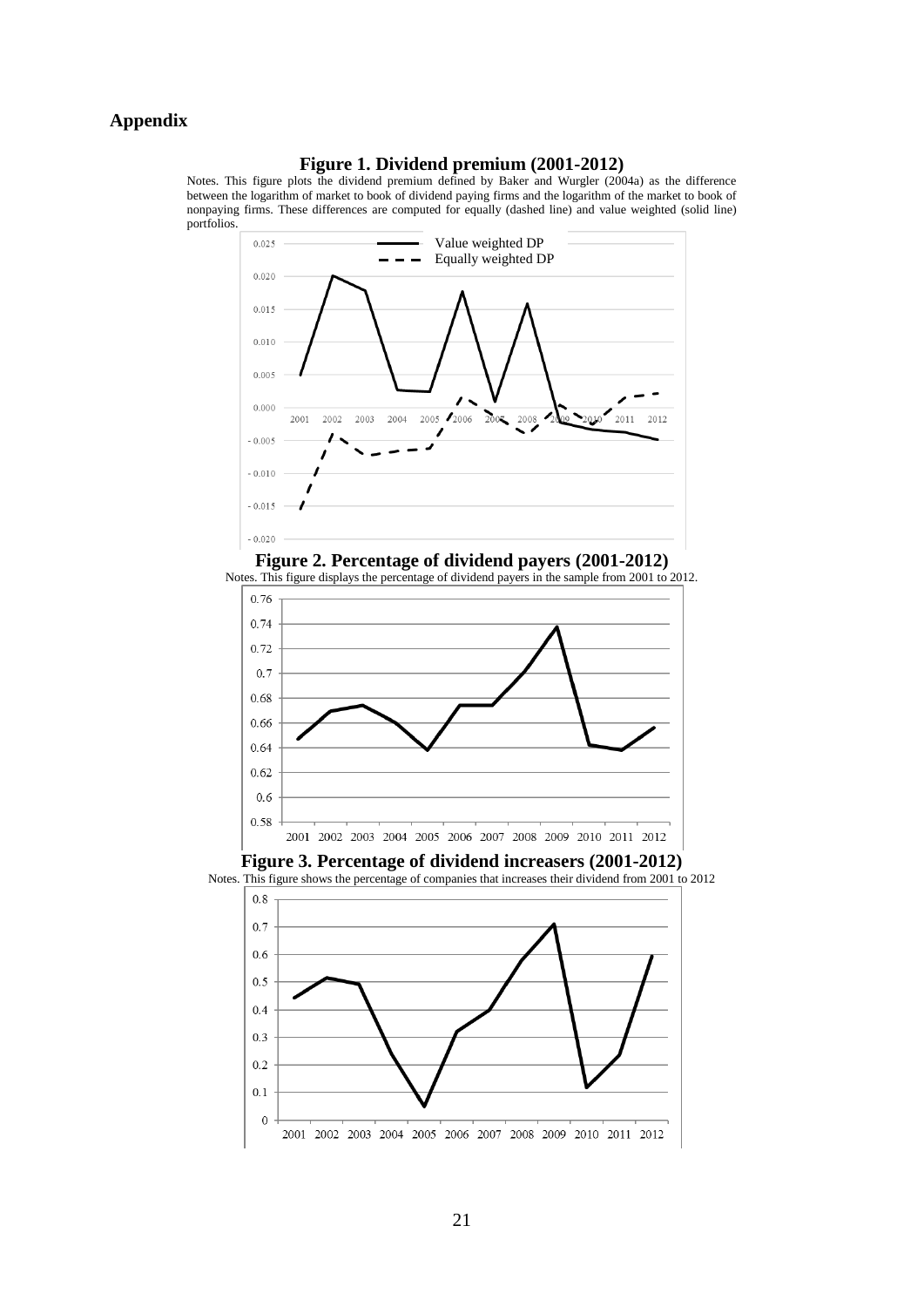## **Table 1. Descriptive statistics**

Notes. Dividend increase and decrease gives the absolute value of the dividend's variation. MTBV represent the market-to-book ratio. DP1 is a dummy variable taking the value of 1 if the log of the dividend payers' average market-to-book ratio for a given year is higher than the log of the average market-to-book ratio for a given company. DP2 is a continuous variable measuring the difference between the logs of the dividend payers' average m to-book ratio for a given year and the average market-to-book ratio for a given company. DP3 is a continuous variable measuring the difference between the logs of the dividend payers and nonpayers average market-to-book ra (Baker and Wurgler, 2004a). P-value \* significant at 5%, \*\* significant at 1%.

|                    | <b>Total sample</b> |                          |                          |                          |                          |                          | Non paying firms (Dividends=0) |                          | Paying firms (Dividends>0) |                  |           |                |  |
|--------------------|---------------------|--------------------------|--------------------------|--------------------------|--------------------------|--------------------------|--------------------------------|--------------------------|----------------------------|------------------|-----------|----------------|--|
|                    |                     |                          | $(N=2652)$               |                          |                          |                          | $(N=881)$                      |                          | $(N=1771)$                 |                  |           |                |  |
| <b>Variables</b>   | <b>Mean</b>         | <b>Median</b>            | SD                       | Frequency                | Mean                     | <b>Median</b>            | <b>SD</b>                      | <b>Frequency</b>         | <b>Mean</b>                | <b>Median</b>    | <b>SD</b> | Frequency      |  |
|                    |                     |                          |                          |                          |                          | Dividend policy          |                                |                          |                            |                  |           |                |  |
| Dividend yield     | 2.152               | 1.545                    | 2.656                    | ۰                        | $\overline{0}$           | $\left($                 | $\boldsymbol{0}$               |                          | 2.950                      | 2.350            | 2.691     |                |  |
| DyIncrease         | 0.612               | $\overline{\phantom{a}}$ | 1.60                     | ۰                        | $\overline{0}$           | $\overline{0}$           | $\boldsymbol{0}$               |                          | 0.917                      | 0.190            | 1.887     |                |  |
| DyDecrease         | 0.534               | $\blacksquare$           | 1.703                    |                          | 0.61                     | $\overline{0}$           | 2.215                          |                          | 0.497                      | $\boldsymbol{0}$ | 1.380     |                |  |
|                    |                     |                          |                          |                          |                          | Dividend premia          |                                |                          |                            |                  |           |                |  |
| <b>MTBV</b>        | 2.461               | 1.63                     | 3.545                    | $\overline{a}$           | 2.861                    | 1.69                     | 4.876                          | $\sim$                   | 2.263                      | 1.61             | 2.628     |                |  |
| $DP1 Ew = 0$       | $\sim$              |                          | $\overline{\phantom{a}}$ | 0.31                     | $\overline{\phantom{a}}$ | $\overline{\phantom{a}}$ | $\overline{\phantom{a}}$       | 0.78                     | $\sim$                     | $\blacksquare$   |           | 0.53           |  |
| DP <sub>2</sub> Ew | 0.306               | 0.331                    | 0.716                    | $\overline{\phantom{a}}$ | 0.266                    | 0.312                    | 0.841                          | ٠                        | 0.327                      | 0.343            | 0.643     |                |  |
| DP3 Ew             | $-0.003$            | $-0.004$                 | 0.005                    | $\overline{a}$           | $-0.004$                 | $-0.004$                 | 0.005                          | $\blacksquare$           | $-0.003$                   | $-0.003$         | 0.004     |                |  |
| $DPI$ $Vw = 0$     | $\blacksquare$      |                          | $\overline{\phantom{a}}$ | 0.18                     | $\sim$                   | $\blacksquare$           | $\blacksquare$                 | 0.70                     | $\sim$                     | $\overline{a}$   | $\sim$    | 0.48           |  |
| $DP2$ $Vw$         | 2.958               | 3.118                    | 2.601                    | $\blacksquare$           | 3.964                    | 4.26                     | 2.491                          | $\sim$                   | 2.484                      | 2.595            | 2.514     | $\blacksquare$ |  |
| $DP3$ $Vw$         | 0.006               | 0.002                    | 0.009                    | $\overline{\phantom{a}}$ | 0.005                    | 0.002                    | 0.009                          | $\overline{\phantom{a}}$ | 0.006                      | 0.003            | 0.008     | $\blacksquare$ |  |
|                    |                     |                          |                          |                          |                          | Control variables        |                                |                          |                            |                  |           |                |  |
| Asset variation    | 14.345              | 4.341                    | 155.189                  | $\blacksquare$           | 23.561                   | 2.37                     | 265.457                        |                          | 9.76                       | 4.77             | 31.194    |                |  |
| Return on assets   | 6.72                | 3.662                    | 167.485                  | $\overline{\phantom{a}}$ | 10.764                   | 1.09                     | 290.532                        | ÷                        | 4.708                      | 4.33             | 5.94      |                |  |
| FCF                | 472564              | 19769                    | 1614438                  | $\blacksquare$           | 69589.54                 | 1962.5                   | 444693.3                       | ÷                        | 672337.1                   | 54456            | 1918541   |                |  |
| RE/Equity          | $-35.206$           | 12.2                     | 1450.108                 | $\sim$                   | $-154.09$                | 5.506                    | 2540.10                        | ٠                        | 21.73                      | 14.54            | 112.73    |                |  |
| Systematic risk    | 0.29                | 0.25                     | 0.238                    | $\sim$                   | 0.381                    | 0.311                    | 0.307                          | ÷.                       | 0.252                      | 0.225            | 0.17      | $\blacksquare$ |  |
| Idiosyncratic risk | 4.10                | 2.16                     | 7.789                    | ۰                        | 2.738                    | 1.012                    | 8.536                          | ۰                        | 4.785                      | 2.84             | 7.295     |                |  |
| Size               | 13.083              | 12.88                    | 2.458                    | $\overline{\phantom{a}}$ | 11.567                   | 11.19                    | 2.112                          | ÷.                       | 13.837                     | 13.55            | 2.262     |                |  |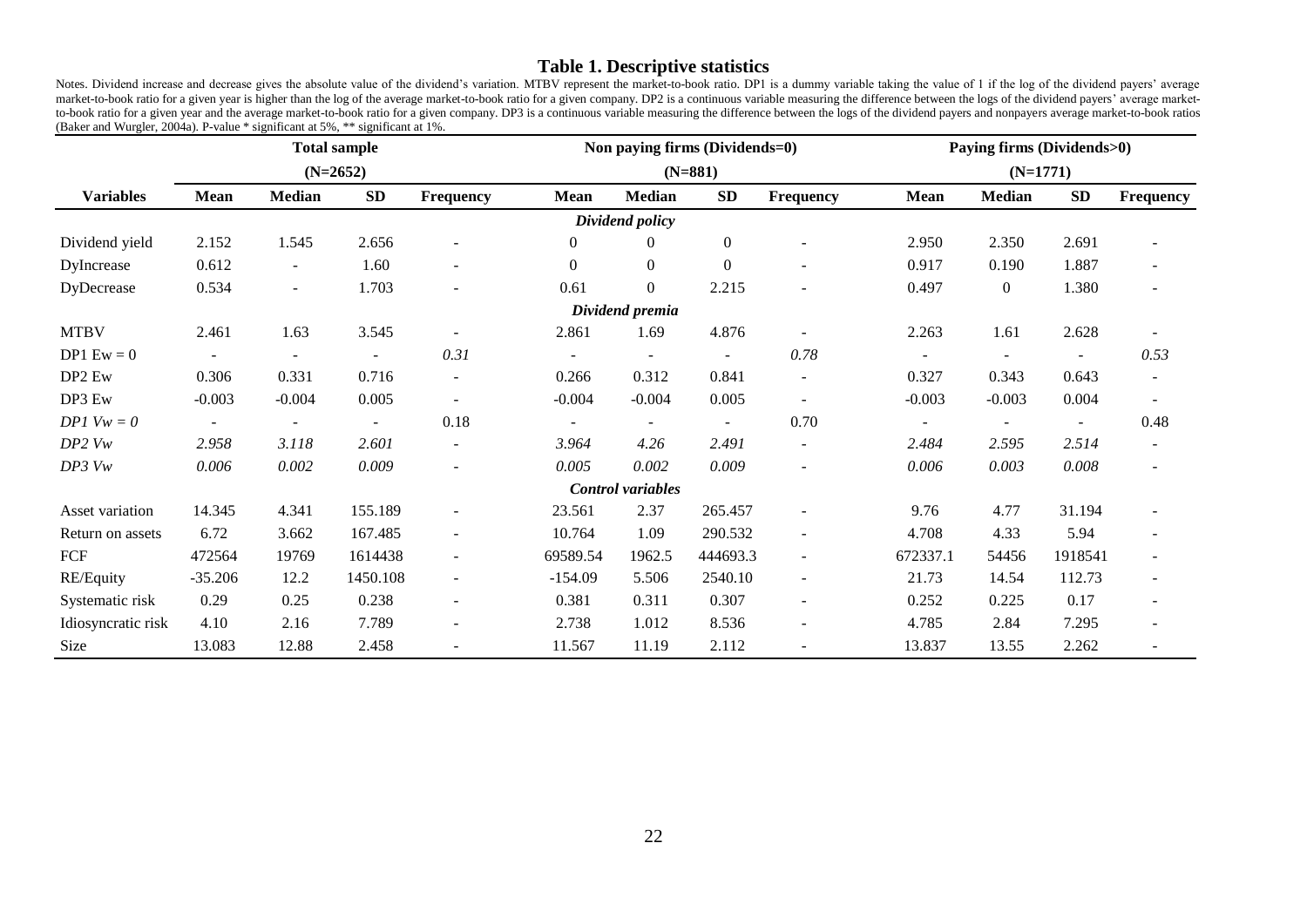# **Table 2. Correlation matrix**

| rotes. Despite to a admitiry nation taking the nation of Fit a company pays a dividend tora given year and o otherwise. Dividend mercase is a daminy natione taking the nation are to the dividend year toral and<br>given year and 0 otherwise. Dividend variation gives the absolute variation of the dividend yield. DP1 is a dummy variable taking the value of 1 if the log of the dividend payers' average market-to-book ratio for a given y              |           |           |          |           |           |           |           |           |           |           |           |           |           |          |          |           |          |      |
|------------------------------------------------------------------------------------------------------------------------------------------------------------------------------------------------------------------------------------------------------------------------------------------------------------------------------------------------------------------------------------------------------------------------------------------------------------------|-----------|-----------|----------|-----------|-----------|-----------|-----------|-----------|-----------|-----------|-----------|-----------|-----------|----------|----------|-----------|----------|------|
| log of the average market-to-book ratio for a given company. DP2 is a continuous variable measuring the difference between the logs of the dividend payers' average market-to-book ratio for a given year and the average mark<br>for a given company. DP3 is a continuous variable measuring the difference between the logs of the dividend payers and nonpayers average market-to-book ratios (Baker and Wurgler, 2004a). P-value * significant at 5%, ** sig |           |           |          |           |           |           |           |           |           |           |           |           |           |          |          |           |          |      |
|                                                                                                                                                                                                                                                                                                                                                                                                                                                                  |           |           |          |           |           | 6         |           |           |           | 10        | 11        | 12        | 13        | 14       | 15       | 16        | 17       | - 18 |
| 1. DpsBin                                                                                                                                                                                                                                                                                                                                                                                                                                                        |           |           |          |           |           |           |           |           |           |           |           |           |           |          |          |           |          |      |
| 2. Binary dividend increase                                                                                                                                                                                                                                                                                                                                                                                                                                      | $0.57**$  |           |          |           |           |           |           |           |           |           |           |           |           |          |          |           |          |      |
| 3. Dividend increase                                                                                                                                                                                                                                                                                                                                                                                                                                             | $0.27**$  | $0.48**$  |          |           |           |           |           |           |           |           |           |           |           |          |          |           |          |      |
| 4. Dividend decrease                                                                                                                                                                                                                                                                                                                                                                                                                                             | $-0.03$   | $-0.25**$ | $-0.12*$ |           |           |           |           |           |           |           |           |           |           |          |          |           |          |      |
| 5. DP1Ew                                                                                                                                                                                                                                                                                                                                                                                                                                                         | 0.03      | $0.05*$   | $0.10**$ | $0.08**$  |           |           |           |           |           |           |           |           |           |          |          |           |          |      |
| 6. DP2 Ew                                                                                                                                                                                                                                                                                                                                                                                                                                                        | $0.04*$   | $0.04*$   | $0.07**$ | $0.05**$  | $0.47**$  |           |           |           |           |           |           |           |           |          |          |           |          |      |
| 7. DP3 Ew                                                                                                                                                                                                                                                                                                                                                                                                                                                        | $0.02*$   | $0.04*$   | $0.06**$ | $-0.04*$  | $-0.03$   | $-0.10**$ |           |           |           |           |           |           |           |          |          |           |          |      |
| 8. DP1 Vw                                                                                                                                                                                                                                                                                                                                                                                                                                                        | $-0.25**$ | $-0.14**$ | $0.06**$ | $0.06**$  | $0.20**$  | $0.08**$  | 0.02      |           |           |           |           |           |           |          |          |           |          |      |
| 9. DP2 Vw                                                                                                                                                                                                                                                                                                                                                                                                                                                        | $-0.27**$ | $-0.12**$ | $0.12**$ | $0.09**$  | $0.20**$  | $0.24**$  | 0.03      | $0.46**$  |           |           |           |           |           |          |          |           |          |      |
| 10. DP3 Vw                                                                                                                                                                                                                                                                                                                                                                                                                                                       | 0.02      | $0.10**$  | $-0.01$  | $-0.11**$ | $0.05**$  | $0.06**$  | $-0.24**$ | $-0.03$   | $-0.04*$  |           |           |           |           |          |          |           |          |      |
| 11. Dividend yield                                                                                                                                                                                                                                                                                                                                                                                                                                               | $0.43**$  | $0.37**$  | $0.61**$ | 0.02      | $0.12**$  | $0.13**$  | 0.02      | 0.01      | 0.04      | $-0.02$   |           |           |           |          |          |           |          |      |
| 12. Asset variation                                                                                                                                                                                                                                                                                                                                                                                                                                              | $-0.04*$  | $-0.03$   | $-0.03$  | 0.01      | 0.01      | $-0.01$   | $-0.04$   | 0.01      | 0.00      | 0.03      | $-0.04*$  |           |           |          |          |           |          |      |
| 13. Return on assets                                                                                                                                                                                                                                                                                                                                                                                                                                             | $-0.02$   | $-0.01$   | $-0.01$  | $-0.01$   | 0.01      | 0.01      | $-0.01$   | $-0.02$   | $0.05**$  | $-0.02$   | $-0.02$   | $0.86**$  |           |          |          |           |          |      |
| 14. FCF                                                                                                                                                                                                                                                                                                                                                                                                                                                          | $0.18**$  | $0.15**$  | 0.01     | $-0.01$   | $-0.02$   | 0.03      | 0.04      | $-0.52**$ | $-0.18**$ | $-0.02$   | 0.02      | $-0.02$   | $\Omega$  |          |          |           |          |      |
| 15. Retained earnings/total equity                                                                                                                                                                                                                                                                                                                                                                                                                               | $0.06**$  | 0.03      | 0.01     | 0.01      | $-0.01$   | $-0.05*$  | 0.02      | $-0.07**$ | $-0.05*$  | $-0.03$   | 0.03      | $-0.29**$ | $-0.33**$ | 0.01     |          |           |          |      |
| 16. Systematic risk                                                                                                                                                                                                                                                                                                                                                                                                                                              | $-0.25**$ | $-0.03$   | 0.02     | $-0.08**$ | $-0.08**$ | $-0.05*$  | $-0.13**$ | 0.02      | $-0.02$   | 0.23      | $-0.11$   | $-0.01*$  | $-0.04*$  | $-0.05*$ | 0.01     |           |          |      |
| 17. Idiosyncratic risk                                                                                                                                                                                                                                                                                                                                                                                                                                           | $0.12**$  | $0.08**$  | $-0.00$  | $-0.03$   | $-0.06**$ | $-0.04*$  | $-0.07**$ | $-0.17**$ | $-0.20**$ | $0.16**$  | 0.01      | $-0.01$   | $-0.01$   | 0.04     | 0.02     | $0.14**$  |          |      |
| 18 Size                                                                                                                                                                                                                                                                                                                                                                                                                                                          | $0.44**$  | $0.25**$  | 0.03     | 0.02      | $0.07**$  | $0.07**$  | $0.08**$  | $-0.61**$ | $-0.53**$ | $-0.05**$ | $-0.09**$ | $-0.03$   | $-0.03$   | $0.51**$ | $0.06**$ | $-0.07**$ | $0.18**$ |      |

Notes. DpsBin is a dummy variable taking the value of 1 if a company pays a dividend for a given year and 0 otherwise. Dividend increase is a dummy variable taking the value of 1 if a company increases the level of the div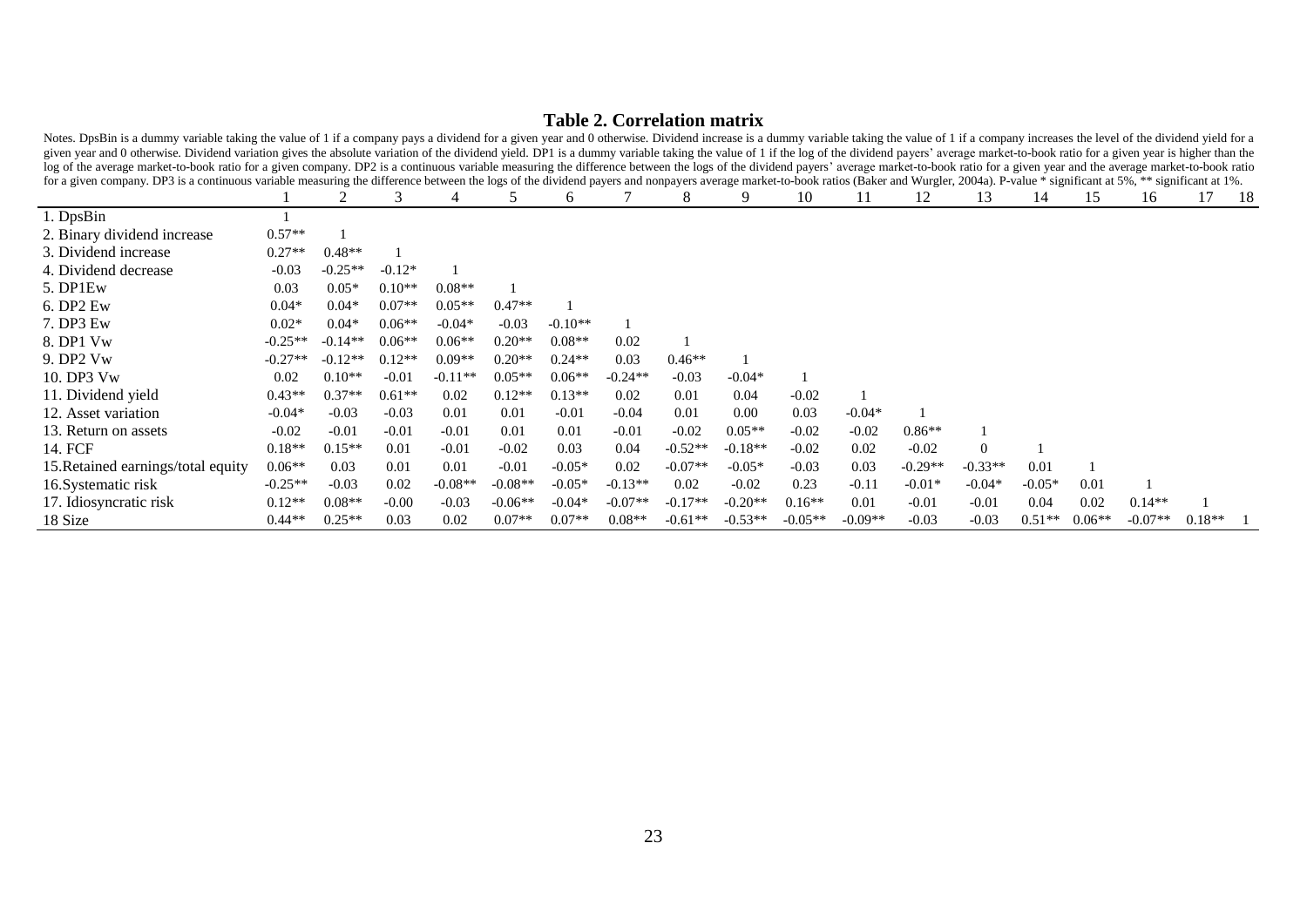#### **Table 3. The decision to pay, continue or omit dividends & The decision to increase the dividends**

Notes. DpsBin (dependent variable) is a dummy variable taking the value of 1 if a company pays a dividend for a given year and 0 otherwise. Dividend increase (dependent variable) is a dummy variable taking the value of 1 if a company increases the level of the dividend yield for a given year and 0 otherwise. DP1 is a dummy variable taking the value of 1 if the log of the dividend payers' average market-to-book ratio for a given year is higher than the log of the average market-to-book ratio for a given company. DP2 is a continuous variable measuring the difference between the logs of the dividend payers' average market-to-book ratio for a given year and the average market-to-book ratio for a given company. DP3 is a continuous variable measuring the difference between the logs of the dividend payers and nonpayers average market-to-book ratios (Baker and Wurgler, 2004a). Standard errors are displayed in parentheses \*\*\*  $p<0.01$ , \*\*  $p<0.05$ , \*  $p<0.1$ .

|                       | The decision to pay, continue or omit dividends |                         |              |                |                |              |                | The decision to increase the dividends |              |                |                 |               |  |  |
|-----------------------|-------------------------------------------------|-------------------------|--------------|----------------|----------------|--------------|----------------|----------------------------------------|--------------|----------------|-----------------|---------------|--|--|
|                       |                                                 | <b>Equally weighted</b> |              |                | Value weighted |              |                | <b>Equally weighted</b>                |              | Value weighted |                 |               |  |  |
|                       | Model 1                                         | <b>Model 2</b>          | Model 3      | <b>Model 4</b> | Model 5        | Model 6      | <b>Model 7</b> | Model 8                                | Model 9      | Model 10       | <b>Model 11</b> | Model 12      |  |  |
| DP1                   | $-0.490**$                                      |                         |              | $-2.249***$    |                |              | $-0.255*$      |                                        |              | $-0.598***$    |                 |               |  |  |
|                       | (0.240)                                         |                         |              | (0.673)        |                |              | (0.133)        |                                        |              | (0.219)        |                 |               |  |  |
| DP <sub>2</sub>       |                                                 | $-0.209$                |              |                | $-0.583***$    |              |                | $-0.177**$                             |              |                | $-0.232***$     |               |  |  |
|                       |                                                 | (0.150)                 |              |                | (0.0844)       |              |                | (0.089)                                |              |                | (0.0445)        |               |  |  |
| DP3                   |                                                 |                         | $-58.70***$  |                |                | $46.6***$    |                |                                        | $-4.74$      |                |                 | 34.07***      |  |  |
|                       |                                                 |                         | (18.494)     |                |                | (10.561)     |                |                                        | (10.70)      |                |                 | (5.902)       |  |  |
| Dividend yield        | $0.180***$                                      | $0.179***$              | $0.163***$   | $0.182***$     | $0.240***$     | $0.165***$   | $-0.130***$    | $-0.129***$                            | $-0.132***$  | $-0.117***$    | $-0.140***$     | $-0.143***$   |  |  |
|                       | (0.041)                                         | (0.041)                 | (0.041)      | (0.0412)       | (0.044)        | (0.042)      | (0.030)        | (0.0299)                               | (0.03)       | (0.029)        | (0.031)         | (0.030)       |  |  |
| Asset variation       | $0.004**$                                       | $0.004**$               | 0.0003       | $0.0054**$     | $0.0059**$     | 0.0002       | 0.00007        | $-0.00001$                             | $-0.00006$   | $-0.0002$      | $-0.0004$       | 0.00003       |  |  |
|                       | (0.002)                                         | (0.002)                 | (0.0009)     | (0.00247)      | (0.003)        | (0.0008)     | (0.0013)       | (0.0013)                               | (0.0013)     | (0.0014)       | (0.0015)        | (0.001)       |  |  |
| Return on assets      | 0.0001                                          | 0.001                   | 0.0011       | 0.0006         | $0.0042**$     | 0.0008       | 0.0015         | 0.0019                                 | 0.0014       | 0.0005         | 0.0019          | 0.0008        |  |  |
|                       | (0.002)                                         | (0.002)                 | (0.00163)    | (0.0019)       | (0.0021)       | (0.0017)     | (0.0014)       | (0.001)                                | (0.0014)     | (0.002)        | (0.0016)        | (0.0015)      |  |  |
| Free cash flow        | 3.96e-07*                                       | 3.88e-07                | $4.7e-07**$  | 1.91e-07       | 3.98e-07       | 3.94e-07*    | 2.91e-08       | 3.13e-08                               | 3.18e-08     | 5.21e-09       | 8.68e-08        | 3.19e-08      |  |  |
|                       | $(2.38e-07)$                                    | $(2.38e-07)$            | $(2.34e-07)$ | $(2.35e-07)$   | $(2.3e-07)^*$  | $(2.27e-07)$ | $(5.99e-08)$   | $(5.98e-08)$                           | $(5.90e-08)$ | $(5.75e-08)$   | $(6.48e-08)$    | $(5.80e-0.8)$ |  |  |
| Ret. earnings/equity  | $0.001**$                                       | $0.002**$               | $0.0012*$    | $0.004**$      | $0.0033**$     | $0.0034**$   | $0.0012**$     | $0.0011**$                             | $0.0012**$   | $0.004***$     | $0.0024***$     | $0.0029***$   |  |  |
|                       | (0.001)                                         | (0.001)                 | (0.0006)     | (0.0017)       | (0.0013)       | (0.0015)     | (0.0005)       | (0.00048)                              | (0.000)      | (0.0011)       | (0.0008)        | (0.0009)      |  |  |
| Systematic risk       | $-0.914*$                                       | $-0.943**$              | $-1.120**$   | $-0.960**$     | $-0.977*$      | $-1.426***$  | $0.658**$      | $0.660**$                              | $0.598**$    | $0.651**$      | $0.714**$       | 0.381         |  |  |
|                       | (0.471)                                         | (0.472)                 | (0.471)      | (0.484)        | (0.504)        | (0.497)      | (0.272)        | (0.274)                                | (0.273)      | (0.269)        | (0.289)         | (0.278)       |  |  |
| Idiosyncratic risk    | $0.032**$                                       | $0.034**$               | $0.033**$    | $0.029*$       | 0.0135         | $0.027*$     | $0.033***$     | $0.033***$                             | $0.034***$   | $0.0312***$    | $0.0282***$     | $0.026***$    |  |  |
|                       | (0.01)                                          | (0.015)                 | (0.0159)     | (0.0154)       | (0.0158)       | (0.016)      | (0.0086)       | (0.009)                                | (0.0086)     | (0.0085)       | (0.009)         | (0.0081)      |  |  |
| Size                  | $1.22***$                                       | $1.212***$              | 1.332***     | $1.121***$     | $0.986***$     | $1.279***$   | $0.32***$      | $0.319***$                             | $0.318***$   | $0.225***$     | $0.178***$      | $0.315***$    |  |  |
|                       | (0.141)                                         | (1.139)                 | (0.154)      | (0.146)        | (0.15)         | (0.151)      | (0.045)        | (0.0444)                               | (0.0444)     | (0.045)        | (0.0515)        | (0.0451)      |  |  |
| Constant              | $-13.77***$                                     | $-13.93***$             | $-15.69***$  | $-10.71***$    | $-9.22***$     | $-14.94***$  | $-4.71***$     | $-4.821***$                            | $-4.876***$  | $-3.107***$    | $-2.394***$     | $-4.910***$   |  |  |
|                       | (1.782)                                         | (1.770)                 | (1.970)      | (1.996)        | (1.955)        | (1.927)      | (0.601)        | (0.598)                                | (0.604)      | (0.676)        | (0.731)         | (0.612)       |  |  |
| Log likelihood        | $-653.19$                                       | $-654.33$               | $-654.36$    | $-641.38$      | $-617.53$      | $-640.94$    | $-1320.64$     | $-1320.48$                             | $-1313.33$   | $-1303.81$     | $-1281.30$      | $-1282.27$    |  |  |
| Wald Chi <sup>2</sup> | 124.50***                                       | 124.16***               | 121.90***    | 115.79***      | 138.73***      | 12.72***     | 102.07***      | 103.06***                              | 100.74***    | $105.16***$    | 101.13***       | 124.06***     |  |  |
| <b>Observations</b>   | 2,193                                           | 2,193                   | 2,187        | 2,141          | 2,137          | 2,143        | 2,188          | 2,188                                  | 2,176        | 2,136          | 2,132           | 2,132         |  |  |
| Companies             | 209                                             | 209                     | 208          | 209            | 209            | 209          | 208            | 208                                    | 207          | 208            | 208             | 208           |  |  |